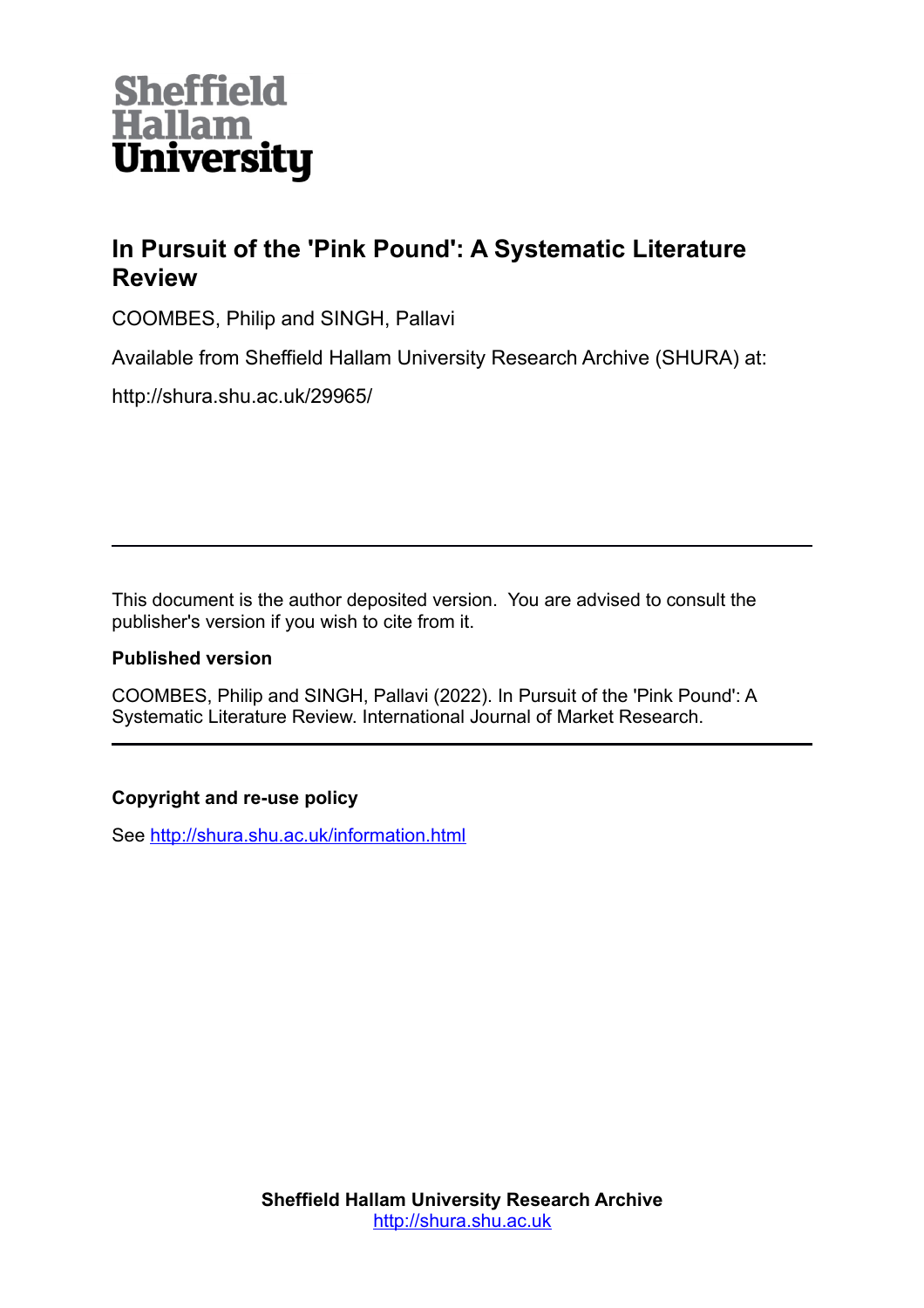#### **In Pursuit of the 'Pink Pound': A Systematic Literature Review**

**Philip Coombes** [corresponding author] Sheffield Hallam University, Howard Street, Sheffield S1 1WB. [p.coombes@shu.ac.uk](mailto:p.coombes@shu.ac.uk)

#### **Pallavi Singh**

Sheffield Hallam University, Howard Street, Sheffield S1 1WB.

#### **Abstract**

The visibility of non-heterosexual identities is more prevalent today than ever before, yet there is little research about the consumption behaviours and preferences of lesbian, gay, bisexual, transgender, transsexual, queer, 2/two-spirit, questioning, intersex, asexual, ally, and other nonheterosexual (LGBTQ+) consumers - often referred to as the 'pink pound'. A rare systematic review of LGBTQ+ literature is presented in this paper with the purpose of offering an argument for a wider adoption by marketing scholars and practitioners for research into LGBTQ+ consumer segments. The results of a longitudinal bibliometric analysis are presented to objectively demonstrate the hitherto limited engagement that consumer researchers have had with the discipline, and the limited degree that the discipline has influenced that literature. The key findings reveal a growing, but formative body of inter- and intra-disciplinary literature that, hitherto, has only just begun to be addressed by present day marketing researchers. A conclusion of the paper is that although the bibliometric analysis identifies the limited engagement with LGBTQ+ consumer research, this limited engagement appears to present a very significant lacuna and just as significant an opportunity for both marketing scholars and practitioners to engage much further with this literature in the future. Building on the analysis,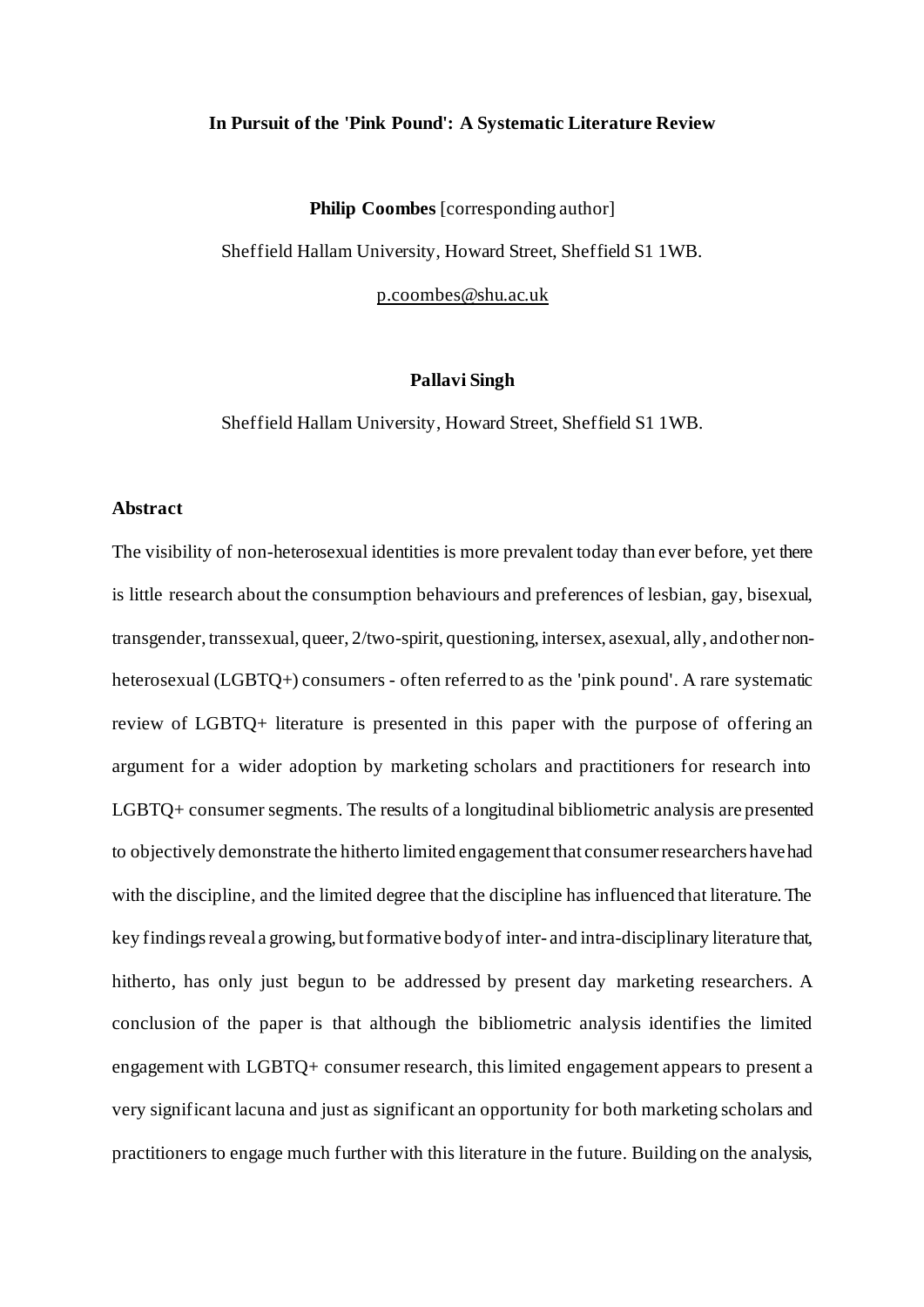the value of the paper also discusses potential directions for further research in marketing scholarship and practice.

# **Keywords**

Bibliometrics, Citation analysis, Consumer research, LGBTQ+ segments, SPAR-4-SLR protocol, Systematic literature review.

#### **Introduction**

The visibility of non-heterosexual identities is more prevalent today than ever before, yet little information is available to marketers about the consumption behaviours and preferences of lesbian, gay, bisexual, transgender, transsexual, and queer (LGBTQ) consumers (Ginder & Byun, 2015). More recently, the alternative acronym LGBTQ+ has been adopted to encompass further non-heterosexual identities. As LGBTQ+ communities around the world are increasingly breaking down barriers to gain equality, the purpose of this paper is to offer an argument for a wider adoption by marketing scholars and practitioners for research into the consumption behaviours and preferences of these LGBTQ+ consumer segments. Whilst early research considered how non-heterosexual identities are often expressed through deviance from heterosexual gender norms (see Kates, 2003; Rinallo, 2007), it remains to be fully discovered how the consumption behaviours and preferences of LGBTQ+ communities differ for these consumer segments - often referred to colloquially as the 'pink pound' or 'pink dollar'. Although there is a growing interest in the LGBTQ+ marketplace, the targeting of these market segments is not a new phenomenon (Ginder & Byun, 2015) and recently there has been an increased focus on the LGBTQ+ consumer by both scholars and practitioners. A search of the Clarivate Analytics Web of Science Core Collection citation index revealed just 190 articles published in 76 business and management category journals during the forty-year-period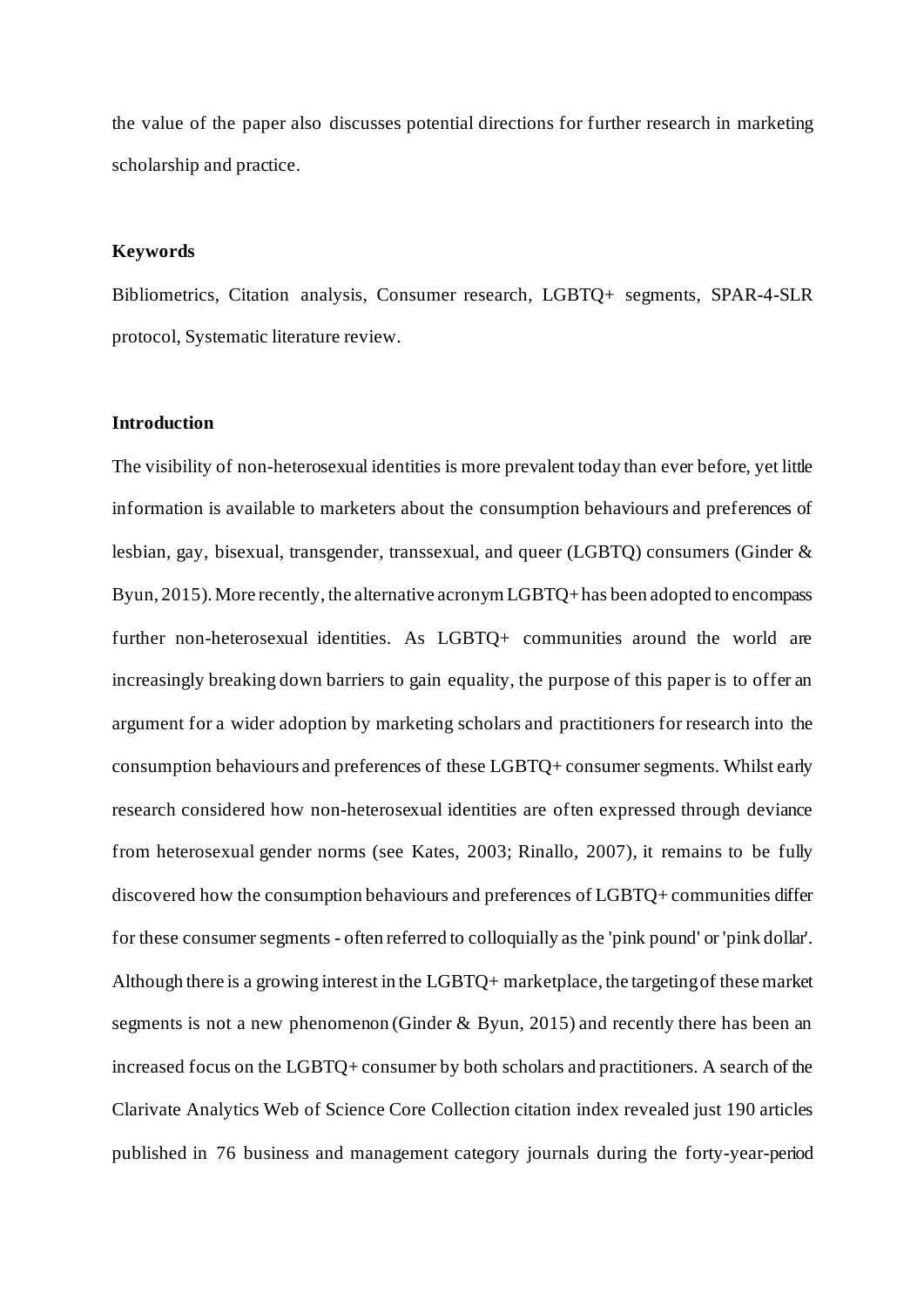between 1981 and 2020. However, only 29 of these articles appeared in journals classified as *Marketing* by the Chartered Association of Business Schools<sup>1</sup> (CABS). This finding demonstrates the lack of LGBTQ+research within business and management literature hitherto and from the perspective of consumption. We contend further investigation of this situation, therefore, seems appropriate and timely. However, we argue that more can be learned from a *systematic* analysis of the entire body of work discussing LGBTQ+ consumer research. To achieve the purpose of the paper, the bibliometric method of citation analysis is deployed (Garfield, 1972; Ruggeri et al., 2019). In this paper, we first review some of the leading contributions to the field of LGBTQ+ consumer research; second the methodology used to undertake our analysis is presented; third the findings of the analysis are presented; finally, a discussion, including potential directions for future research, is offered followed by the limitations of the study.

#### **LGBTQ+ consumer research**

People identified/self-labelled as either lesbian, gay, bisexual, transgender, transsexual, or queer (LGBTQ) are using relatively modern terms (Katz, 1995; Weeks, 2017). More recently, further identities have been evidenced including 2/two-spirit, questioning, intersex, asexual, and ally, which is encompassed in an alternative acronym LGBTQ+ to represent all other nonheterosexual communities. Despite the emergence of a growing body of literature in a relatively short time, much of this research has been based on theoretical perspectives from a period when non-heterosexuality was widely stigmatised and LGBTQ+ communities were socially, culturally, and often spatially segregated (Coffin et al., 2019). Since the mid-1990s, many countries have made progress on the issues of anti-discrimination legislation for LGBTQ+ citizens, including the legal recognition of same-sex couples. The increasing recognition of the

<sup>&</sup>lt;sup>1</sup> Chartered Association of Business Schools Academic Journal Guide 2021.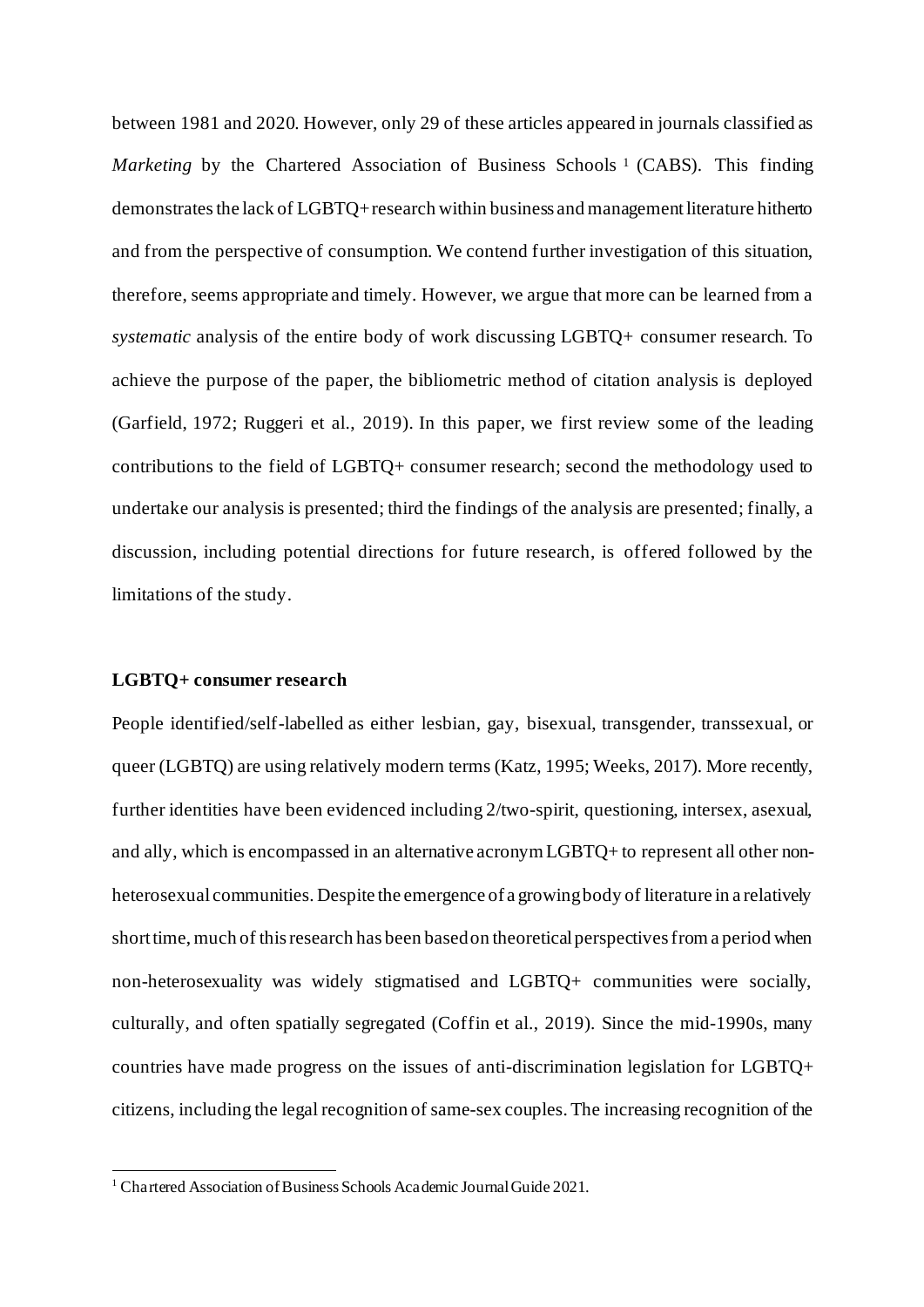rights of these LGBTQ+ communities has led marketers to appreciate the potential of these communities as discrete consumer segments and hence these segments have become recognised as target markets, resulting in a large increase in marketing activities focused on such non-heterosexual consumers (Keating & McLoughlin, 2005; Penaloza, 1996; Ragusa, 2005). Ginder and Byun (2015) identify four main research streams related to gay and lesbian consumers. The first stream investigates whether the gay and lesbian market is a viable one by describing the main features of gay and lesbian consumers as well as assessing whether they constitute a distinct market segment; the second stream explores how gay and lesbian-targeted advertising and media portrayals have changed over time and how these representations affected the evolution of the gay and lesbian market; the third stream investigates how consumers interpret and respond to gay and lesbian-oriented advertising; and the fourth stream considers gay and lesbian consumer behaviours and attitudes. However, whilst the engagement by scholars and practitioners with LGBTQ+ consumers, their consumption behaviours and preferences, and their target markets, is not a new phenomenon, the range and depth of coverage of LGBTQ+ consumer research is still limited and has still not caught up with the pace these communities are making their presence felt in the marketplace. Known as the 'pink pound' or 'pink dollar', with up to GBP £6 billion of purchasing power in the UK, and approximately GBP £3.7 trillion of purchasing power globally (Wolny, 2019), arguably, there is little doubt these communities form viable market segments. With growing worldwide acceptance, visibility and political support, more and more people are 'coming out' thus adding to a growing LGBTQ+ community which, arguably, calls for a better understanding of their consumption behaviours and preferences (Schneider & Auten, 2019). Therefore, as a moderately immature body of knowledge, we argue more insights can be discovered from a systematic review of the entire body of work discussing LGBTQ+consumers in extant business and management research.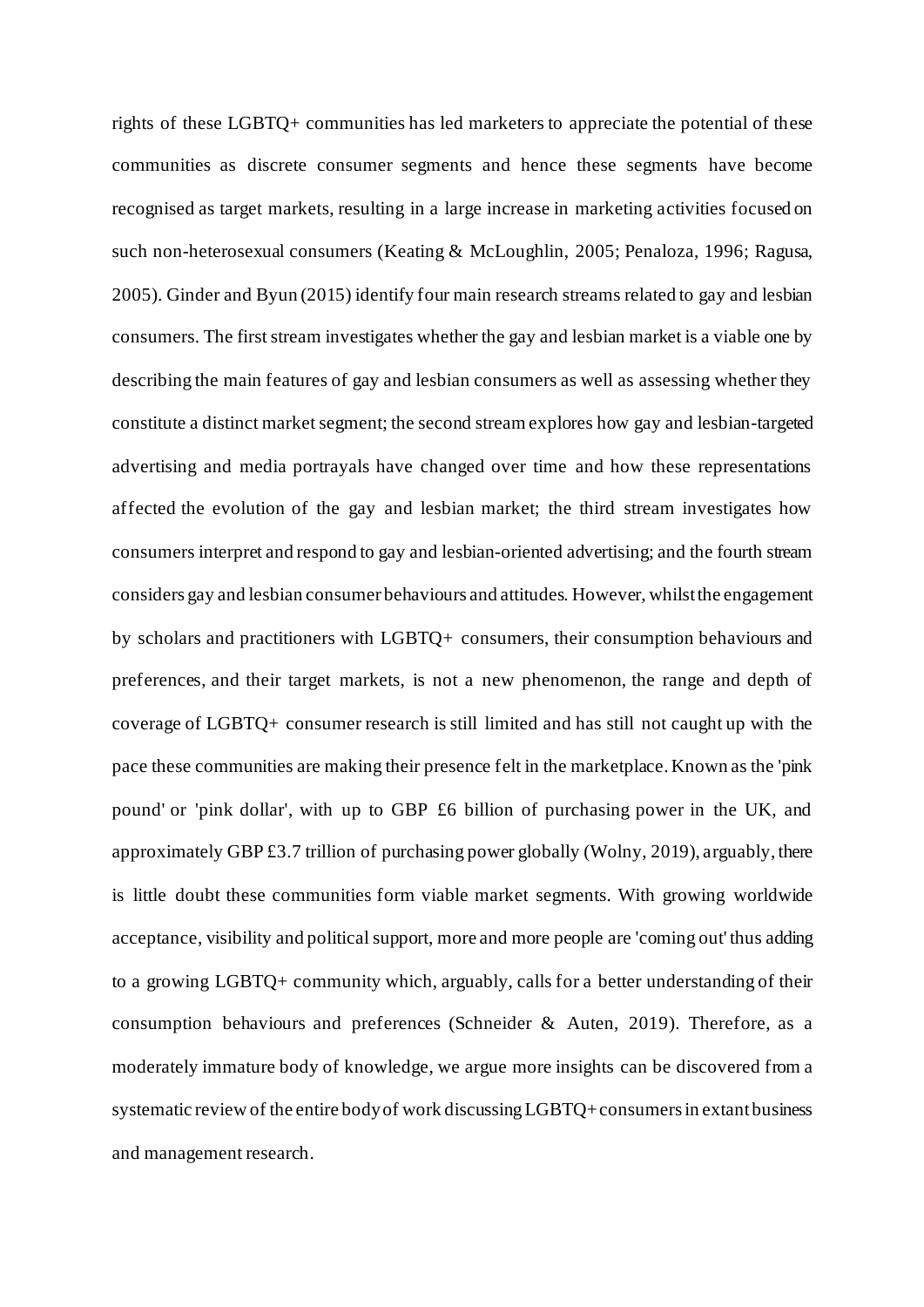# **Methodology**

In contrast to narrative-based literature review methods, systematic review papers can be manifested of several types with bibliometric reviews (see for instance Khan et al., 2020; Martinez-Lopez et al., 2018, 2020) and meta-analyses (see for instance Blut et al., 2018; Ladeira et al., 2019) widely adopted in marketing literature (see Paul et al., 2021 for a more detailed review). This paper is rooted in bibliometrics (Donthu et al., 2021; Garfield, 1972) which consist of a set of methods that can be deployed to evaluate research through statistical analysis of bibliographic data, commonly focusing on citation analyses of research publications. Citation analysis is a commonly used method to support empirical investigations of the research activity, as well as the structure, of various disciplines (Garfield, 1972; Smith, 1981). Arguably, a more contemporary approach for ranking the impact of journals is the hindex (see Hirsch, 2005). The h-index can be a particularly powerful tool to rank the impact of bodies of scholars' work. In essence, as the h score increases, the volume of citations to a volume of work increases. According to Cronin and Meho (2005:1275), the h-index "helps us to distinguish between a 'one hit wonder' and an enduring performer." The findings from our bibliometric analyses are presented next.

#### **Findings**

To provide an exhaustive review of LGBTQ+ consumer research, a search using Web of Science (WoS) - a leading database for academic research (Martinez-Lopez et al., 2020) - was undertaken for the forty-year period between 1981 and 2020 to create our sample. However, before conducting our review, we took cognizance of the Scientific Procedures and Rationales for Systematic Literature Reviews (SPAR-4-SLR) protocol (see Paul et al., 2021 for a more detailed explanation of the protocol). In essence, the protocol consists of three stages and six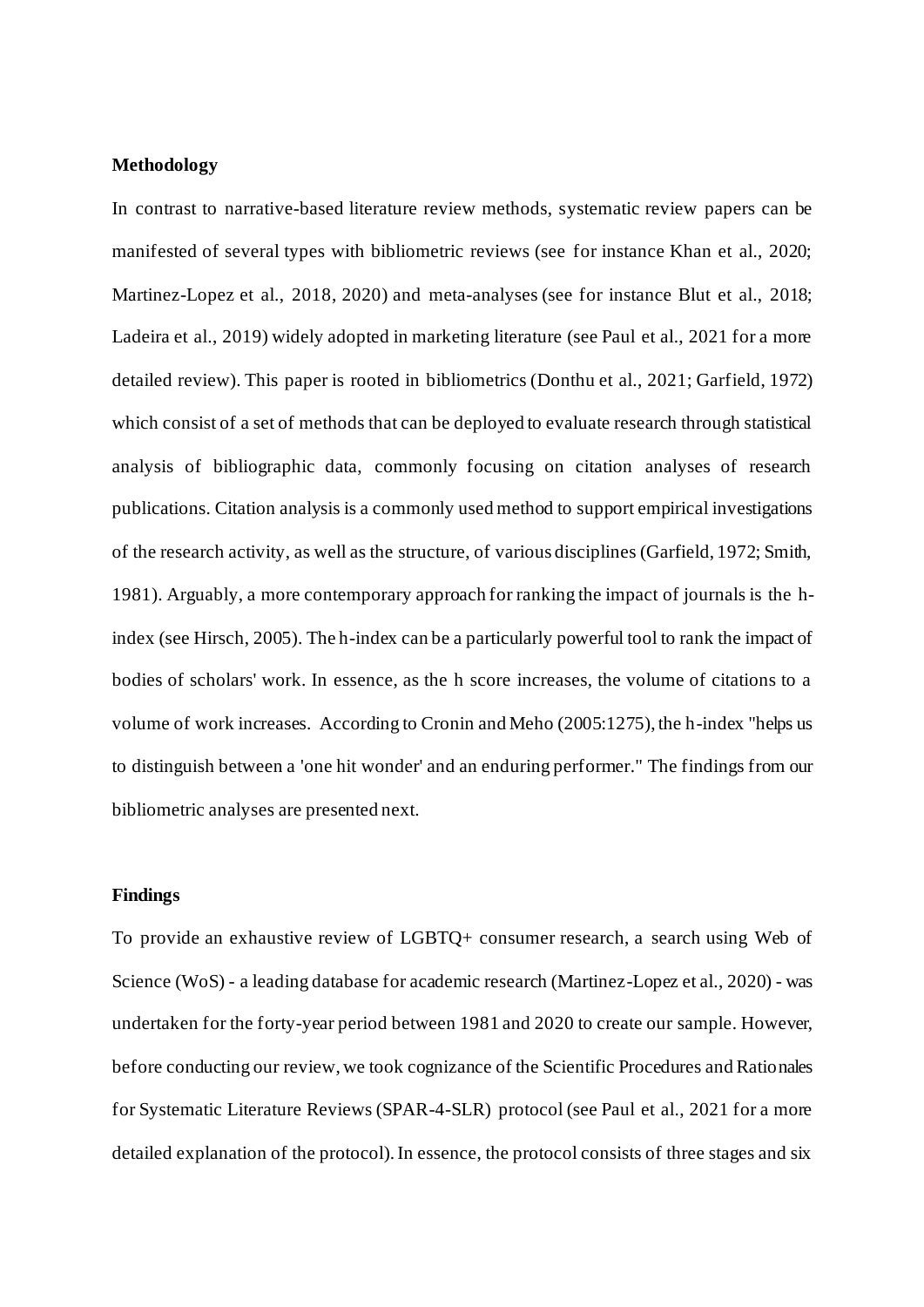sub-stages that flow sequentially, namely (1) *assembling*, which involves (1a) identification and (1b) acquisition of literature that have not been synthesized, (2) *arranging*, which involves (2a) organization and (2b) purification of literature that are in the process of being synthesized, and (3) *assessing*, which involves (3a) evaluation and (3b) reporting of literature that have been synthesized. According to Paul et al. (2021:6), these three stages of assembling, arranging, and assessing literature based on the SPAR-4- SLR protocol, should be able to deliver "state-ofthe-art insights of" and "stimulating agendas to" advance our knowledge of LGBTQ+ research.

# *Assembling and arranging of literature*

In terms of assembling, the initial search criterion used was based on one search string with the words 'LGBT\*' OR 'LGBTQ\*' OR 'lesbian' OR 'gay' OR 'bisexual' OR 'transsexual' OR 'transgender' OR'queer' in the TITLE of the publication. By selecting the TITLE, WoS searches only the document titles. This search revealed a total of 25,992 documents which included journal articles, book reviews, editorial material, and letters to editors. There was no research found prior to 1981. In terms of arranging, this initial search was then refined to include only published journal articles, thereby excluding book reviews, editorial material, and letters to editors. We selected only journal articles for the study because we consider these to be at the frontier of scholarly research. This search revealed 15,378 journal articles published in interdisciplinary journals between 1981 and 2020. Following these searches, the search criterion for the data obtained was further refined to include only intra-disciplinary business and management journal articles in the search categories in the WoS Core Collection citation index. The outcome of this search revealed just 190 journal articles published in 76 journals between 1981 and 2020. A summary of the top 25 journals that published the 190 journal articles is presented in Table 1.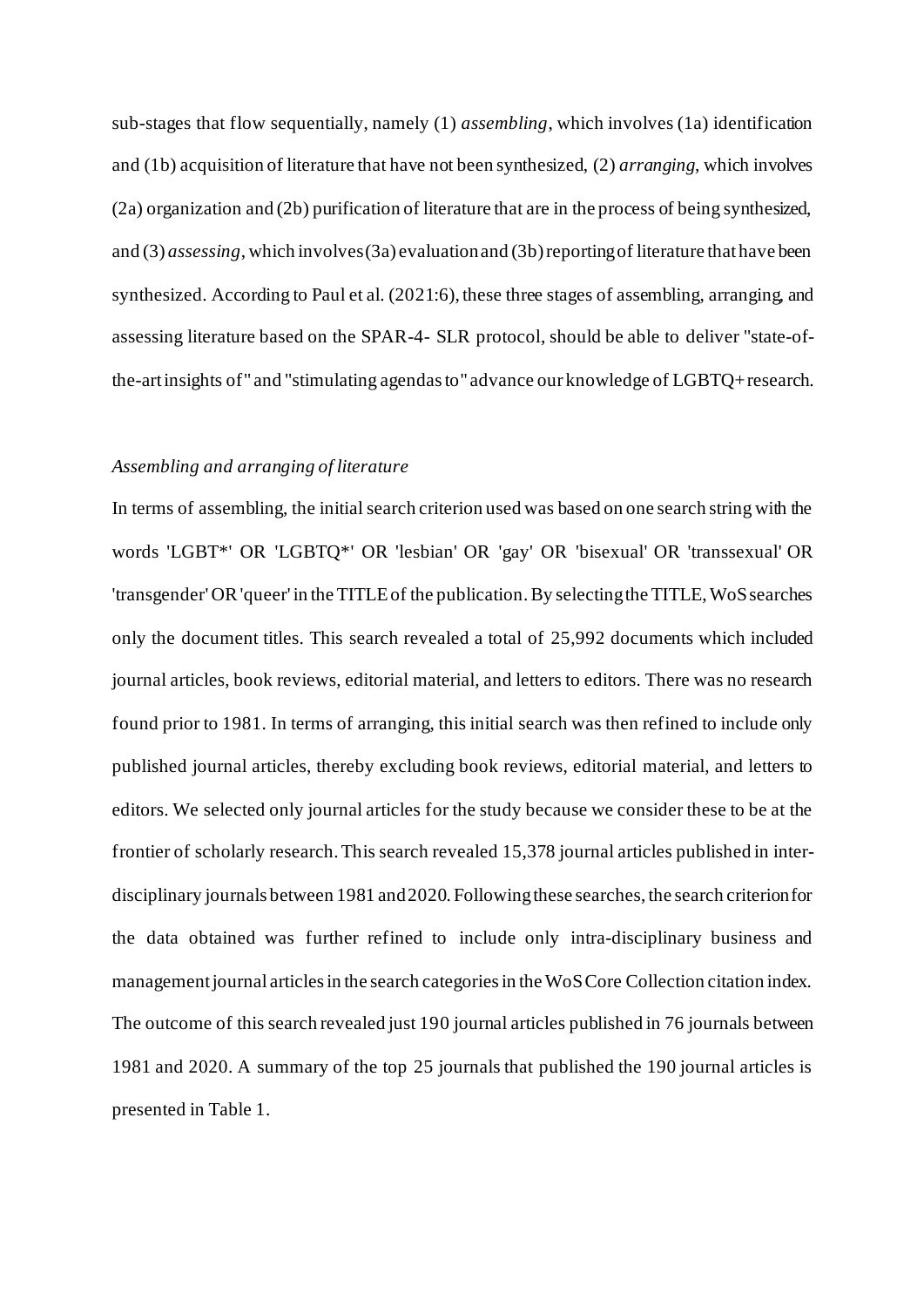| Rank  | Journal                                                                   | No. of         | Weight |
|-------|---------------------------------------------------------------------------|----------------|--------|
|       |                                                                           | articles       | (% )   |
|       |                                                                           |                |        |
| 1     | Gender Work and Organization                                              | 21             | 11.1   |
| 2     | Human Relations                                                           | 10             | 5.3    |
| 3     | Human Resource Management                                                 | 8              | 4.2    |
| 4     | Journal of Sport Management                                               | 8              | 4.2    |
| 5     | Canadian Journal of Administrative Sciences-Revue Canadienne Des Sciences |                |        |
|       | De L'Administration                                                       | $\overline{7}$ | 3.7    |
| 6     | <b>International Journal of Human Resource Management</b>                 | $\overline{7}$ | 3.7    |
| 7     | Psychology & Marketing#                                                   | 7              | 3.7    |
| 8     | Journal of Nursing Management                                             | 6              | 3.2    |
| 9     | Equality Diversity and Inclusion                                          | 5              | 2.6    |
| 10    | Journal of Consumer Research#                                             | 5              | 2.6    |
| 11    | <b>Tourism Management</b>                                                 | 5              | 2.6    |
| 12    | Journal of Applied Psychology                                             | $\overline{4}$ | 2.1    |
| 13    | <b>Public Relations Review</b>                                            | 4              | 2.1    |
| 14    | Organization                                                              | 3              | 1.6    |
| 15    | <b>British Journal of Management</b>                                      | 3              | 1.6    |
| 16    | Fortune                                                                   | 3              | 1.6    |
| 17    | Human Resource Management Journal                                         | 3              | 1.6    |
| 18    | Journal of Advertising Research #                                         | 3              | 1.6    |
| 19    | Journal of Fashion Marketing and Management #                             | 3              | 1.6    |
| 20    | Leadership                                                                | 3              | 1.6    |
| 21    | Management Learning                                                       | 3              | 1.6    |
| 22    | <b>Action Research</b>                                                    | $\overline{2}$ | 1.1    |
| 23    | American Business Law Journal                                             | $\overline{2}$ | 1.1    |
| 24    | Clothing and Textiles Research Journal                                    | $\mathfrak{2}$ | 1.1    |
| 25    | Consumption Markets & Culture #                                           | $\overline{2}$ | 1.1    |
| 26-76 | Others                                                                    | 61             | 32.1   |
|       | <b>TOTAL</b>                                                              | 190            | 100    |

| Table 1: Top 25 business and management journals publishing articles between 1981-2020 |  |  |  |  |  |
|----------------------------------------------------------------------------------------|--|--|--|--|--|
|----------------------------------------------------------------------------------------|--|--|--|--|--|

# Marketing journal as classified by the Chartered Association of Business Schools

Gender, Work and Organization, classified as *Human Resource Management and Employment Studies* by the CABS, clearly leads the table accounting for 11.1% of the number of published articles. Psychology & Marketing, classified as *Marketing* by the CABS, is the highest ranked marketing journal appearing at number 7. Whilst 5 of the top 25 journals that published the 190 articles are classified as *Marketing* by the CABS, however, the remaining 20 journals are from other disciplines majoring in the CABS categories of *General Management, Ethics, Gender and Social Responsibility, Human Resource Management and Employment Studies*, *Organisation Studies*, and *Sector Studies*. Furthermore, within these business and management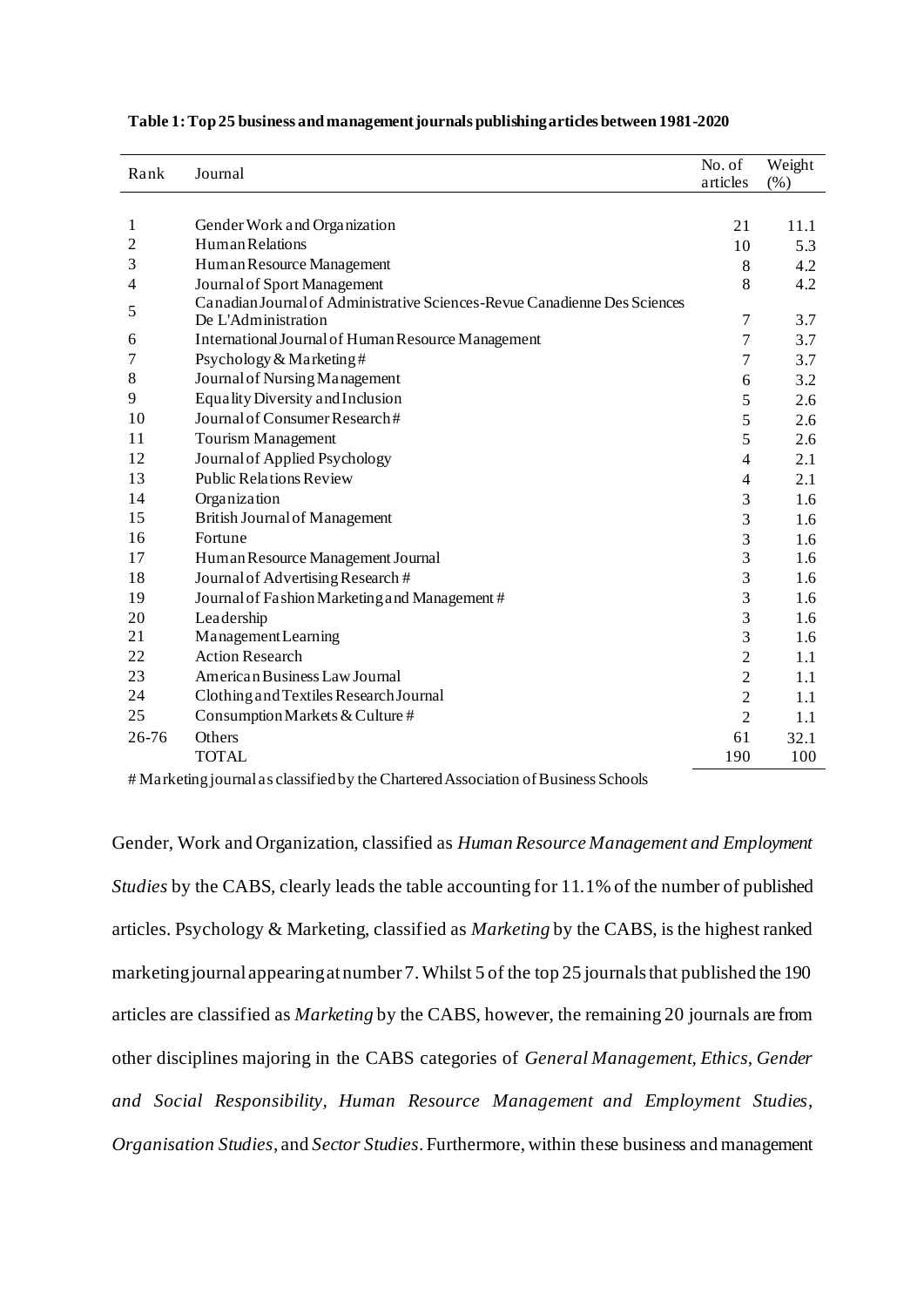category journals, only 29 articles have been published in journals classified as *Marketing* by the CABS. Table 2 presents a summary of the 29 articles published in these marketing journals.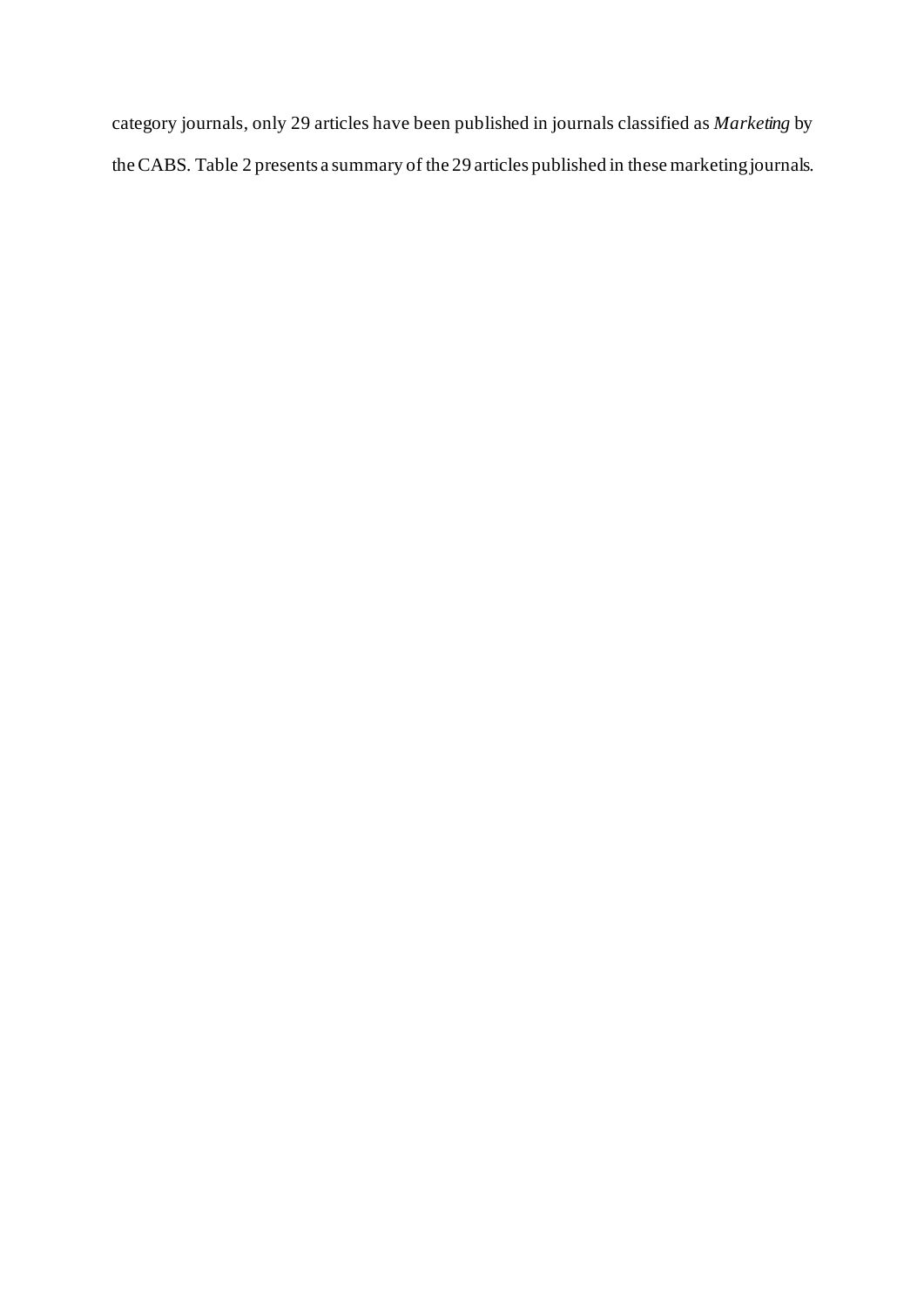# **Table 2: Summary of articles published in journals classified as** *Marketing* **by the Chartered Association of Business Schools**

| Journal                                                   | Author                                                                                                    | Year of<br><b>Publication</b> | <b>Title</b>                                                                                                                                                             | <b>Country of Authors</b>                                | <b>Country of Sample</b>        | Sample focus for<br><b>LGBTQ</b>           | <b>Individual or Family</b>          | <b>Intersection</b> | <b>Method</b>                                |
|-----------------------------------------------------------|-----------------------------------------------------------------------------------------------------------|-------------------------------|--------------------------------------------------------------------------------------------------------------------------------------------------------------------------|----------------------------------------------------------|---------------------------------|--------------------------------------------|--------------------------------------|---------------------|----------------------------------------------|
| Journal of<br>Advertising Research                        | Northey, Gavin; Dolan, Rebecca;<br>Etheridge, Jane; Septianto, Felix; van<br>Esch, Patrick                | 2020                          | LGBTQ imagery in advertising: how viewers' political<br>ideology shapes their emotional response to gender and<br>sexuality in advertisements                            | <b>USA</b><br>Lesbian and gay<br>Individual<br>Australia |                                 | Race, political<br>ideology, gender        | Quantitative                         |                     |                                              |
| Consumption<br>Markets & Culture                          | Kapoor, Vikram; Belk, Russell W.                                                                          | 2020                          | Coping and career choices: Irish gay men's passage from<br>hopelessness to redemption                                                                                    | Ireland, Canada                                          | Ireland                         | Gay men                                    | Individual                           | Religion, career    | Qualitative                                  |
| Journal of<br>Advertising Research                        | Bond, Bradley J.; Farrell, Justine Rapp                                                                   | 2020                          | Does depicting gay couples in ads influence behavioural<br>intentions? How appeal for ads with gay models can drive<br>intentions to purchase and recommend              | <b>USA</b>                                               | Not clear                       | Lesbian, gay, bisexual<br>and heterosexual | Individual                           | None                | Quantitative                                 |
| Psychology &<br>Marketing                                 | Russell, Eric M.; Bradshaw, Hannah K.;<br>Rosenbaum, Mark S.; Hill, Sarah E.;<br>Russell-Bennett, Rebekah | 2019                          | Intra-sexual female competition and female trust in gay<br>male sales associates' recommendations                                                                        | USA, Australia                                           | Australia, New<br>Zealand, UK   | Gay Men, heterosexual<br>female            | Individual                           | None                | Quantitative                                 |
| Journal of<br>Destination<br>Marketing $\&$<br>Management | Ram, Yael; Kama, Amit; Mizrachi, Isaac;<br>Hall, C. Michael                                               | 2019                          | The benefits of an LGBT-inclusive tourist destination                                                                                                                    | Israel, New Zealand                                      | International<br>tourist/Israel | Unclear                                    | Individual                           | Religion            | Quantitative                                 |
| Journal of Fashion<br>Marketing and<br>Management         | Strubel, Jessica; Petrie, Trent A.                                                                        | 2018                          | Perfect bodies: The relation of gay men's body image to<br>their appearance enhancement product consumption<br>behaviours                                                | <b>USA</b>                                               | <b>USA</b>                      | Gay men                                    | Individual                           | None                | Quantitative                                 |
| Journal of Marketing<br>Management                        | Descubes, Irena; McNamara, Tom;<br>Bryson, Douglas                                                        | 2018                          | Lesbians' assessments of gay advertising in France: not<br>necessarily a case of La Vie en Rose?'                                                                        | France                                                   | France                          | Lesbian and gay                            | Individual                           | None                | Quantitative                                 |
| Social Marketing<br>Quarterly                             | Adams, Jeffery; Neville, Stephen; Parker,<br>Karl; Huckle, Taisia                                         | 2017                          | Influencing condom use by gay and bisexual men for anal<br>sex through social marketing: a program evaluation of get it<br>on!                                           | New Zealand                                              | New Zealand                     | Gay and bisexual                           | Individual                           | None                | Quantitative                                 |
| Journal of Retailing<br>and Consumer<br>Services          | Rosenbaum, Mark S.; Russell, Eric M.;<br>Russell-Bennett, Rebekah                                         | 2017                          | I'll wait for him: understanding when female shoppers<br>prefer working with gay male sales associates                                                                   | USA, Australia                                           | <b>USA</b>                      | Gay men/female<br>heterosexual             | Individual                           | None                | Mixed methods                                |
| Journal of<br>Advertising Research                        | Pounders, Kathrynn; Mabry-Flynn,<br>Amanda                                                                | 2016                          | Consumer response to gay and lesbian imagery: how<br>product type and stereotypes affect consumers' perceptions                                                          | <b>USA</b>                                               | <b>USA</b>                      | Heterosexual, gay,<br>lesbian              | Individual                           | None                | Quantitative                                 |
| Journal of Fashion<br>Marketing and<br>Management         | Aung, May; Sha, Ou                                                                                        | 2016                          | Clothing consumption culture of a neo-tribe Gay<br>professionals within the sub-culture of gay consumers                                                                 | Canada                                                   | Canada                          | Gay                                        | Individual, but impact<br>of partner | Homosexual partners | Qualitative                                  |
| Psychology &<br>Marketing                                 | Ginder, Whitney; Byun, Sang-Eun                                                                           | 2015                          | Past, present, and future of gay and lesbian consumer<br>research: critical review of the quest for the queer dollar                                                     | <b>USA</b>                                               | <b>NA</b>                       | Lesbian and gay                            | Lit review                           | None                | Critical review of<br>literature             |
| Journal of Retailing<br>and Consumer<br>Services          | Rosenbaum, Mark S.; Russell-Bennett,<br>Rebekah; Drennan, Judy                                            | 2015                          | Commercial friendships between gay sales associates and<br>straight female customers in luxury settings: a proposed<br>theoretical framework                             | USA, Australia                                           | NA-conceptual paper             | Gay men/female<br>heterosexual             | Conceptual paper                     | None                | Qualitative/seconda<br>ry data-articles etc. |
| Journal of Fashion<br>Marketing and<br>Management         | Braun, Kerstin; Cleff, Thomas; Walter,<br>Nadine                                                          | 2015                          | Rich, lavish and trendy: is lesbian consumers' fashion<br>shopping behaviour similar to gays? A comparative study<br>of lesbian fashion consumption behaviour in Germany | Germany                                                  | Germany                         | Lesbian and gay                            | Individual                           | Gender identity     | Mixed methods                                |
| <b>International Journal</b><br>of Advertising            | Um, Nam-Hyun                                                                                              | 2014                          | Does gay-themed advertising haunt your brand? The<br>impact of gay-themed advertising on young heterosexual<br>consumers                                                 | <b>USA</b>                                               | <b>USA</b>                      | Heterosexual                               | Individual                           | None                | Quantitative                                 |
| Journal of Public<br>Policy & Marketing                   | Oakenfull, Gillian W.                                                                                     | 2013                          | What matters: factors influencing gay consumers'<br>evaluations of gay-friendly corporate activities                                                                     | <b>USA</b>                                               | <b>USA</b>                      | Gay and lesbian                            | Individual                           | None                | Quantitative                                 |
| Journal of Public<br>Policy & Marketing                   | Hildebrand, Diogo; DeMotta, Yoshiko;<br>Sen, Sankar; Kongsompong, Kritika                                 | 2013                          | In-group and out-group influences on the consumption<br>behaviour of minority groups: the case of gay men                                                                | USA, Thailand                                            | Bangkok, Thailand               | Gay men                                    | Individual                           | None                | Quantitative                                 |
| Consumption<br>Markets & Culture                          | Tsai, Wan-Hsiu Sunny                                                                                      | 2012                          | Political issues in advertising polysemy: the case of gay<br>window advertising                                                                                          | <b>USA</b>                                               | <b>USA</b>                      | Lesbian, gay and<br>bisexual               | Individual                           | None                | Qualitative                                  |
| Psychology &<br>Marketing                                 | Oakenfull, Gillian                                                                                        | 2012                          | Gay consumers and brandusage: the gender-flexing role of<br>gay identity                                                                                                 | <b>USA</b>                                               | USA and Canada                  | Gay and lesbian                            | Individual                           | Gender identity     | Quantitative                                 |
| Journal of<br>Advertising                                 | Tsai, Wan-Hsiu Sunny                                                                                      | 2011                          | How minority consumers use targeted advertising as<br>pathways to self-empowerment                                                                                       | <b>USA</b>                                               | <b>USA</b>                      | Gay and lesbian                            | Individual                           | None                | Qualitative                                  |
| Psychology &<br>Marketing                                 | Gudelunas, David                                                                                          | 2011                          | Consumer myths and the gay men and women who believe<br>them: a qualitative look at movements and markets                                                                | <b>USA</b>                                               | <b>USA</b>                      | Gay and lesbian                            | Individual                           | None                | Qualitative                                  |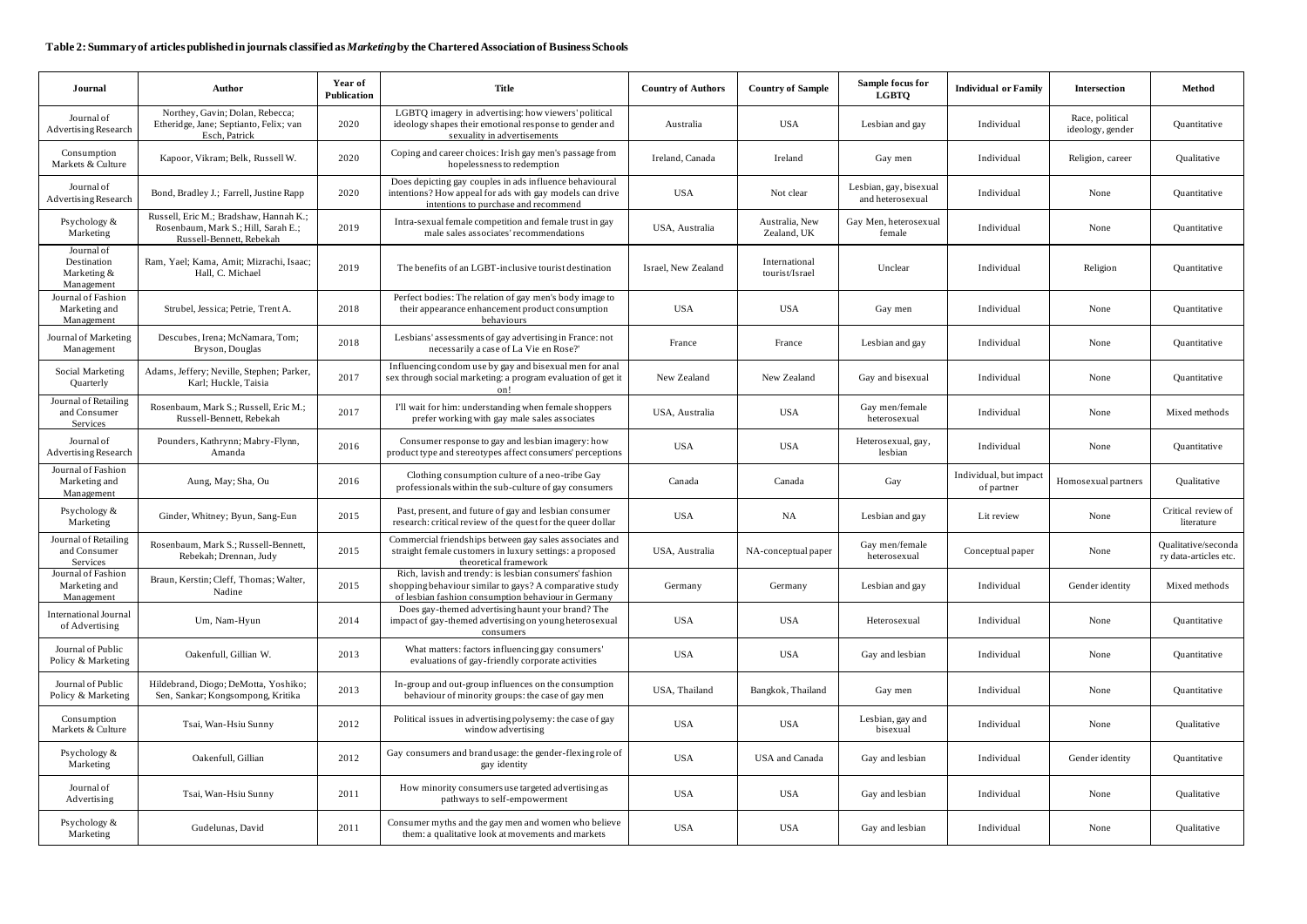| Psychology &<br>Marketing                           | Hsieh, Ming Huei; Wu, Shu Ling                                  | 2011 | Gay men's identity attempt pathway and its implication on<br>consumption                                                               | Taiwan     | Taiwan                   | Gay men                          | Individual | None | Qualitative                            |
|-----------------------------------------------------|-----------------------------------------------------------------|------|----------------------------------------------------------------------------------------------------------------------------------------|------------|--------------------------|----------------------------------|------------|------|----------------------------------------|
| <b>International Journal</b><br>of Consumer Studies | Sha, Ou; Aung, May; Londerville, Jane;<br>Ralston, Catherine E. | 2007 | Understanding gay consumers' clothing involvement and<br>fashion consciousness                                                         | Canada     | Canada                   | Gay men                          | Individual | None | Mixed methods                          |
| Psychology &<br>Marketing                           | Oakenfull, GK; Greenlee, TB                                     | 2005 | Queer eye for a gay guy: using market-specific symbols in<br>advertising to attract gay consumers without alienating the<br>mainstream | <b>USA</b> | <b>USA</b>               | Gay, lesbian and<br>heterosexual | Individual | None | Ouantitative                           |
| Journal of Consumer<br>Research                     | Kates, SM                                                       | 2004 | The dynamics of brand legitimacy: an interpretive study in<br>the gay men's community                                                  | Canada     | Canada                   | Gay men                          | Individual | None | Qualitative                            |
| Journal of Consumer<br>Research                     | Kates, SM                                                       | 2002 | The protean quality of subcultural consumption: an<br>ethnographic account of gay consumers                                            | Australia  | Canada                   | Gay men                          | Individual | None | Qualitative                            |
| Advances in<br><b>Consumer Research</b>             | Wilkes, RE; Laverne, DA                                         | 2002 | Toward understanding the dynamics of non-traditional<br>consumers: an exploratory consideration of lesbian couples<br>in America       | <b>USA</b> | <b>USA</b>               | Lesbian couples                  | Household  | None | Ouantitative                           |
| Psychology $&$<br>Marketing                         | Kates, SM                                                       | 2000 | Out of the closet and out on the street!: gay men and their<br>brand relationships                                                     | Australia  | Canada                   | Gay men                          | Individual | None | Qualitative                            |
| Journal of<br>Advertising                           | Kates, SM                                                       | 1999 | Making the ad perfectly queer: marketing normality to the<br>gay men's community                                                       | Australia  | <b>Australian Advert</b> | Gay men                          | Individual | None | <b>Oualitative Content</b><br>analysis |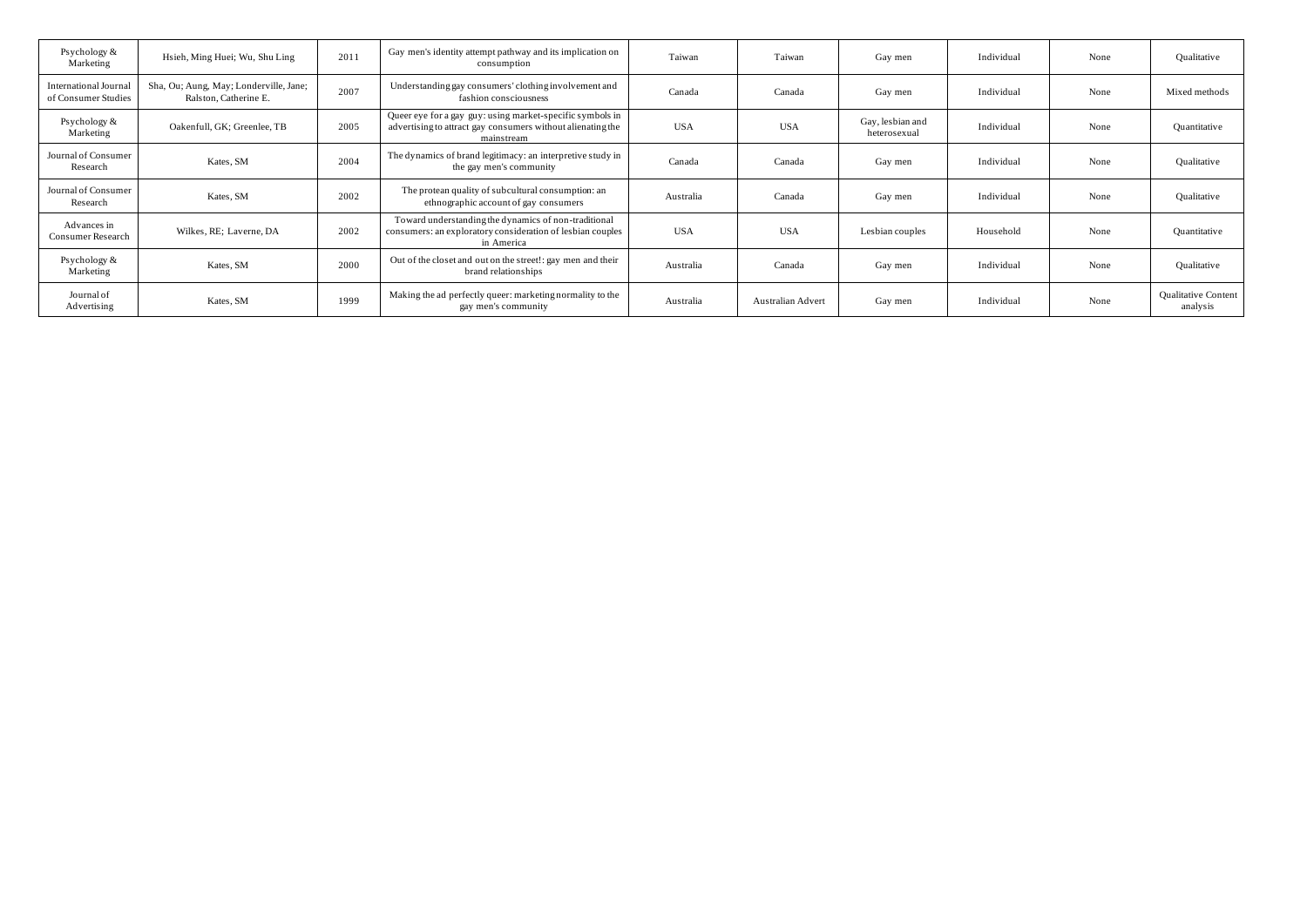#### *Assessing - longitudinal citation analysis and thematic analysis*

In terms of assessing, to evaluate and report the synthesises literature longitudinal citation analysis of 190 journals published in business and management journals and thematic analysis of the 29 articles published in marketing journals was conducted. To achieve a longitudinal citation analysis of the evolution of LGBTQ+ consumer research in business and management category journals, the time frame was divided into four multi-year periods. The multi-year periods assist in revealing both the distribution and evolution of the literature. The first period was selected between 1981 and 1990, the second period was between 1991 and 2000, the third period was between 2001 and 2010, and the fourth and final period was between 2011 and 2020. These multi-year periods cover a wide range of years because bibliometric 'snapshots' for analysis are inadequate, even periods of five years are not considered long enough (Van Raan, 1996). The first two periods between 1981 and 1990, and 1991 and 2000 only saw 12 published articles. The third period between 2001 and 2010 saw 25 published articles, but it was the final period between 2011 and 2020 that saw the beginning of substantial growth for the discipline with 153 published articles. Figure 1 presents a histogram illustrating the distribution of these 190 published articles and their associated citations for each of the four multi-year periods.

However, to identify the research that has made the most impact in the field, we next performed a citation analysis of the data to calculate the frequency of citation of the bibliographic references used in the business and management category journals. The analysis of the knowledge transfer processes involved (1) the characteristics of the key references, and (2) the citation impact of the top cited journals. The final analysis of author keywords reveals the trends of LGBTQ+ literature in consumer research.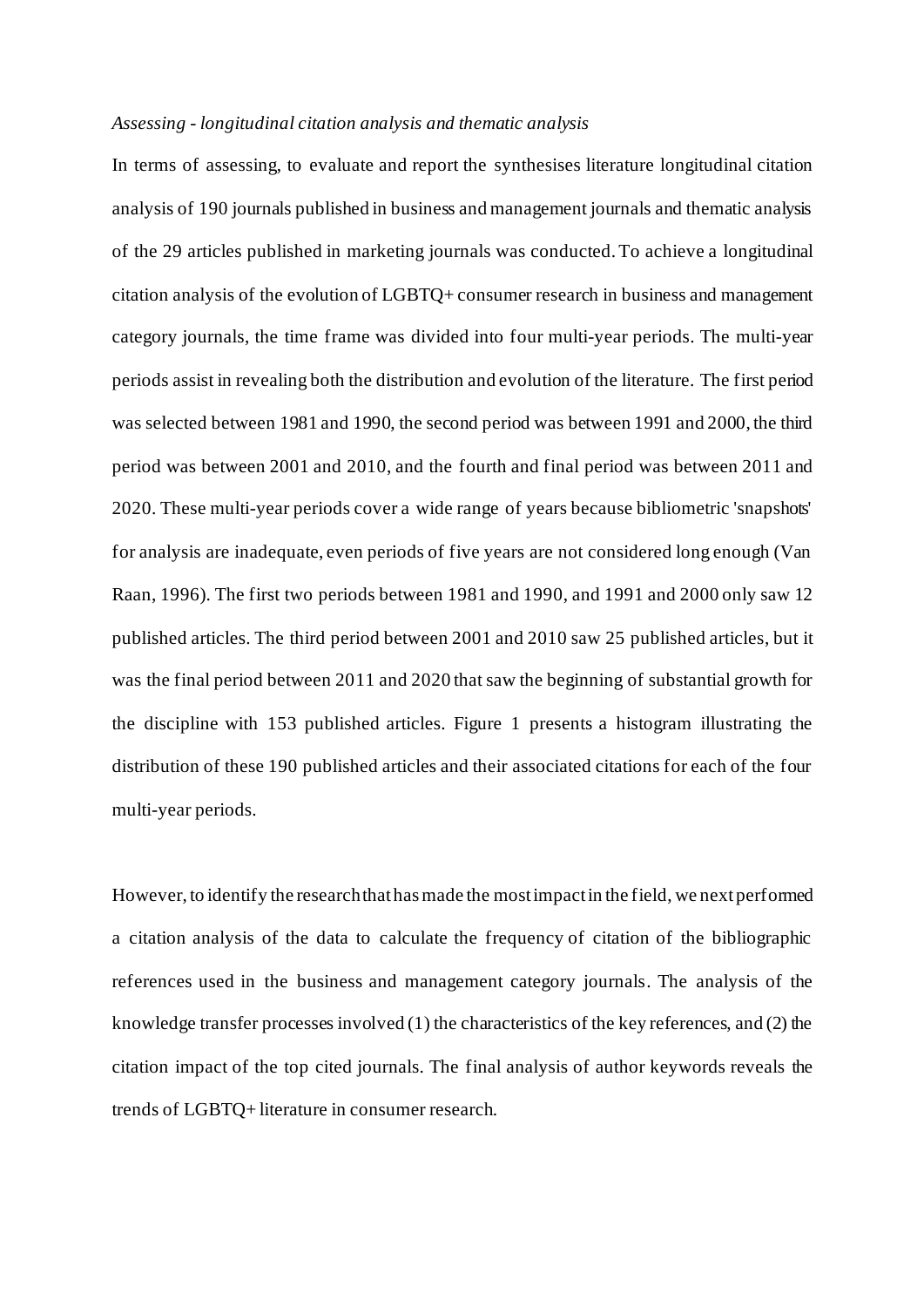



#### *Prominent scholars and key disciplines*

First, the characteristics of the key references, including the identification of each of the five multi-year periods' most cited publications revealed the prominent scholars and related key disciplines driving LGBTQ+ consumer research at different points in time. Table 3 presents the top-ten most cited scholars' journal articles for each of the four multi-year periods. A citation value (CV), calculated as the ratio of individual citations to the total citations (Backhaus et al., 2011), has been applied to each cited article in each individual multi-year period.

The first of the four multi-year periods (1981-1990) saw Baker (1982) and Lance (1987) appear with a CV of 87.5% and 12.5% respectively. Baker (1982) appearing to have had a ma jor influence on the discipline during the first period. The second period (1991-2000) saw Lance (1987) and the new addition of Vinke and Bolton (1994) appear with a CV of 60.9% and 17.4% respectively, with Lance (1987) appearing to have had a major influence on the discipline during the second period. Baker (1982) appeared once again with a CV of 10.9%. The further new additions during the second period were Taub and Leger (1984) appearing with a CV of 6.5% as well as Pritchard et al. (1998), and Gibson-Graham (1996) both with CVs of 2.2%.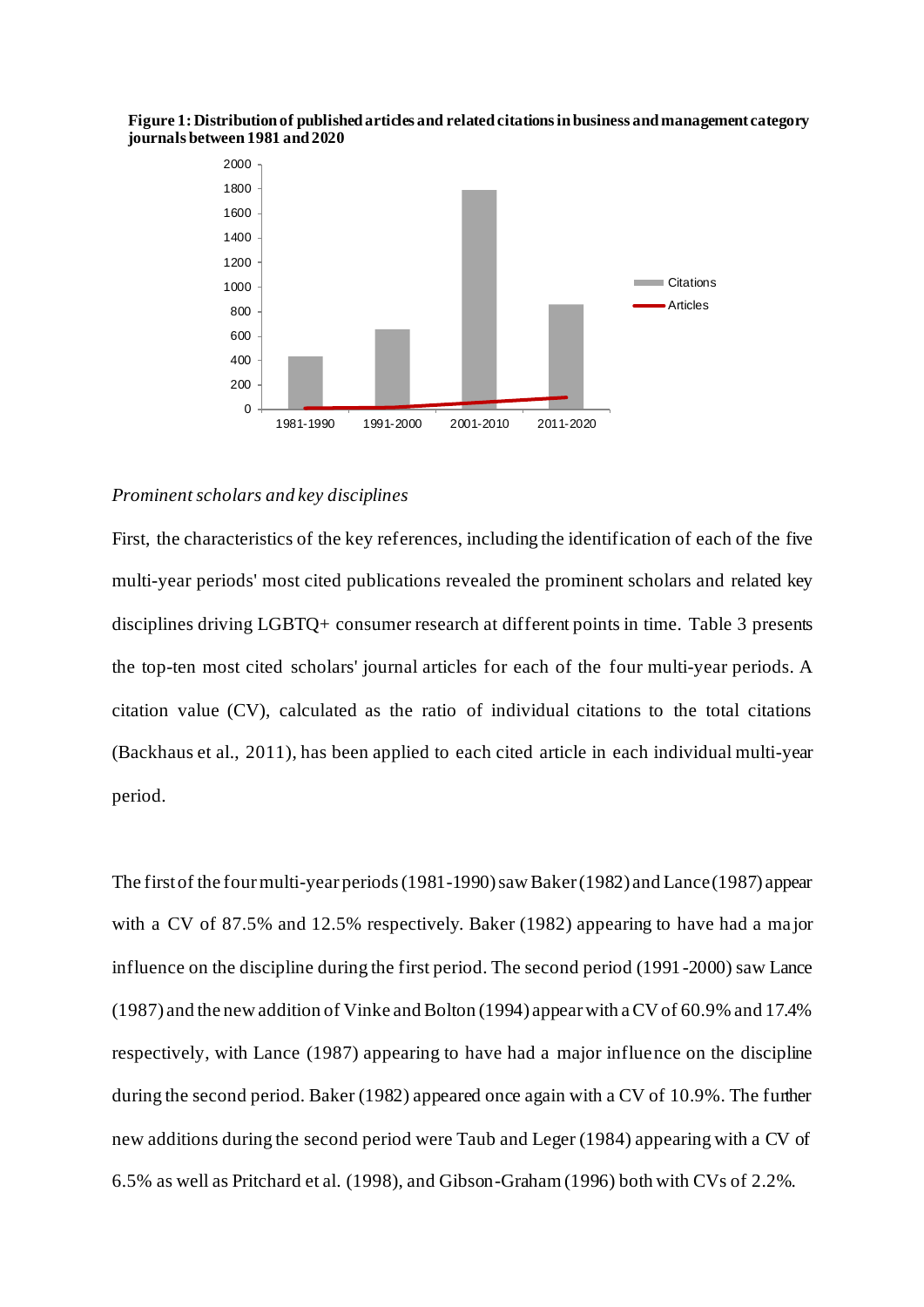| Table 3: Key references |  |  |
|-------------------------|--|--|
|-------------------------|--|--|

|                | 1981-1990                  |           |                | 1991-2000                  |           |
|----------------|----------------------------|-----------|----------------|----------------------------|-----------|
| Rank           | Author(s)                  | <b>CV</b> | Rank           | Author(s)                  | <b>CV</b> |
|                |                            |           |                |                            |           |
| 1              | Baker (1982)               | 87.5%     | 1              | Lance (1987)               | 60.9%     |
| 2              | Lance (1987)               | 12.5%     | $\overline{2}$ | Vincke and Bolton (1994)   | 17.4%     |
|                |                            |           | 3              | Baker (1982)               | 10.9%     |
|                |                            |           | $\overline{4}$ | Taub and Leger (1984)      | 6.5%      |
|                |                            |           | 5              | Pritchard et al. (1998)    | 2.2%      |
|                |                            |           | 6              | Gibson-Graham (1996)       | 2.2%      |
|                |                            |           |                |                            |           |
|                | 2001-2010                  |           |                | 2011-2020                  |           |
| Rank           | Author(s)                  | CV        | Rank           | Author(s)                  | <b>CV</b> |
|                |                            |           |                |                            |           |
| 1              | Ragins and Cornwell (2001) | 17.1%     | $\mathbf{1}$   | Ragins and Cornwell (2001) | 7.2%      |
| $\overline{2}$ | Kates (2002)#              | 11.2%     | $\mathfrak{2}$ | Griffith and Hebl(2002)    | 7.1%      |
| 3              | Griffith and Hebl (2002)   | 11.0%     | 3              | Kates (2004)#              | 4.1%      |
| $\overline{4}$ | Kates (2004)#              | 9.4%      | $\overline{4}$ | Kates (2002)#              | 3.7%      |
| 5              | Lance (1987)               | 7.2%      | 5              | Rumens and Kerfoot (2009)  | 3.0%      |
| 6              | Pritchard et al. (1998)    | 6.6%      | 6              | Bell et al. (2011)         | 2.9%      |
| $\overline{7}$ | Clift and Forrest (1999)   | 5.7%      | $\tau$         | Huffman et al. (2008)      | 2.8%      |
| 8              | Day and Schoenrade (2000)  | 5.3%      | 8              | Ozturk (2011)              | 2.5%      |
| 9              | Kates (2000)#              | 4.0%      | 9              | Day and Schoenrade (2000)  | 2.4%      |
| 10             | Vincke and Bolton (1994)   | 2.6%      | 10             | Tilcsik et al. $(2015)$    | 1.8%      |
|                |                            |           |                |                            |           |

# Marketing journal as classified by the Chartered Association of Business Schools

However, it was the third period (2001-2010) that revealed a significant increase in the number of journal articles being cited. The period saw Ragins and Cornwell (2001) feature strongly with a CV of 17.1% who clearly leads the table. However, the period also saw substantial growth in several other scholars' journal articles being cited, most notably in *Marketing* journals as classified by the CABS, with Kates (2002) with CV of 11.2%, Kates (2004) with a CV of 9.4%, and Kates (2000) with a CV of 4.0%. In non-marketing journals, Griffith and Hebl (2002) also featured strongly with a CV of 11.0%. However, this period also saw the influence of Lance (1987) reduce substantially with a CV of 7.2% to the advantage of Pritchard et al. (1998), Clift and Forrest (1999), Day and Schoenrade (2000), and Vincke and Bolton (1994). Arguably, Kates (2000, 2002, 2004) has had an important influence in marketing scholarship with three publications appearing once again in the top ten. The fourth period (2011-2020) also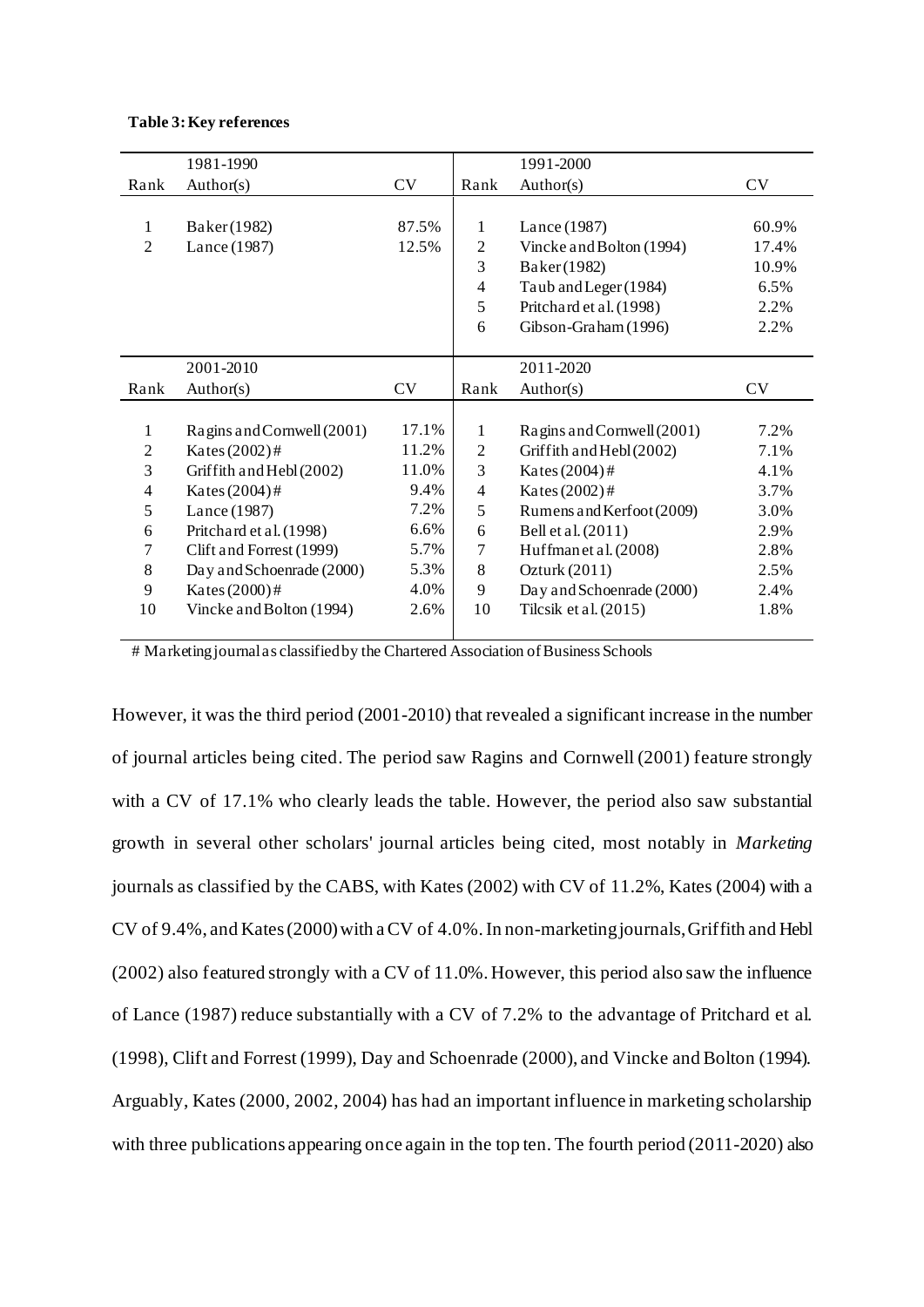continued to reveal an increase in the number of journal articles being cited. The period again saw the influence of Ragins and Cornwell (2001) and Griffith and Hebl (2002) albeit with reduced CVs of 7.2% and 7.1% respectively to the advantage of Rumens and Kerfoot (2009), Bell et al. (2011), Huffman et al. (2008), Ozturk (2011), Day and Schoenrade (2000), and Tilcsik et al. (2015). In marketing journals, once again Kates (2002, 2004) also featured strongly albeit with reduced CVs of 4.1% and 3.7% respectively. The analysis of the key references has provided evidence of the formative nature of marketing literature in LGBTQ+ research. During the period between 1981 and 2020, the only cited publications that appeared in journals classified as *Marketing* by the CABS were the three papers by Kates (2000, 2002, 2004). We can, therefore, draw a conclusion that Kates has had a significant influence on the development of the field of LGBTQ+ consumer research in marketing literature hitherto.

## *Key journals*

Second, the top 25 business and management journals in the WoS Core Collection citation index between 1981and 2020 ranked according to the h-index (Hirsch, 2005) of their published articles is presented in Table 4.

The 3,655 references analysed appeared from a total of 190 articles published in 76 journals. Gender, Work and Organization, classified as *General Management, Ethics, Gender and Social Responsibility* by the CABS, clearly leads the table with a h-index of 10. Psychology and Marketing is the highest ranked journal classified as *Marketing* by the CABS, appearing at number 3 with a h-index of 6. Only five other journals, classified as *Marketing* by the CABS appear in the table. These journals are the Journal of Fashion Marketing and Management, Journal of Consumer Research, Journal of Advertising, and Journal of Public Policy and Marketing, and Journal of Retailing and Consumer Services. This dominance of non-marketing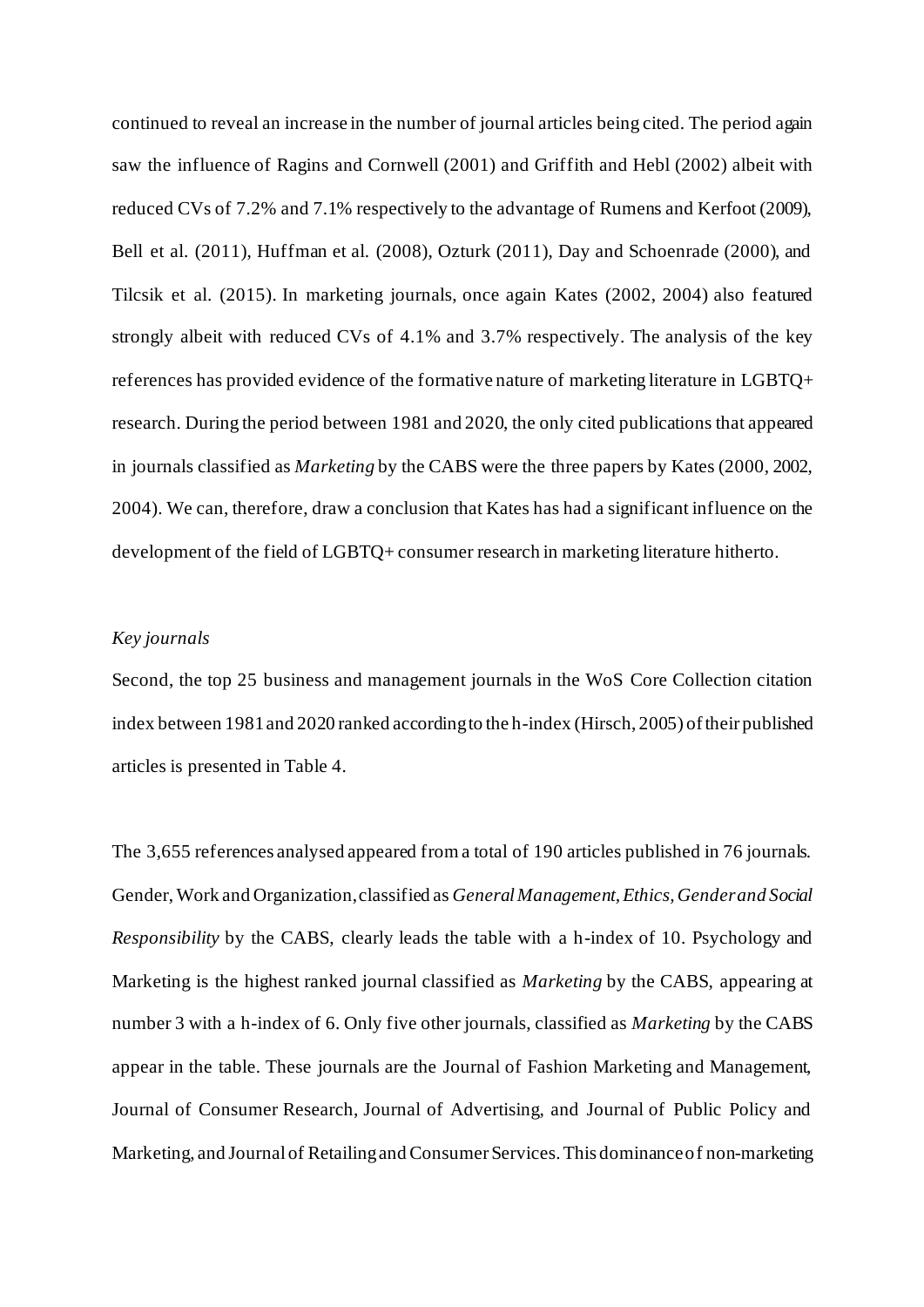journals is further evidenced with 19 journals from other disciplines majoring in the CABS categories of *General Management, Ethics, Gender and Social Responsibility, Human Resource Management and Employment Studies*, *Organisation Studies*, and *Sector Studies*.

#### **Table 4: Citation impact**

|       |                                                                                    | No. of |                             |
|-------|------------------------------------------------------------------------------------|--------|-----------------------------|
|       |                                                                                    | times  |                             |
| Rank  | Journal                                                                            | cited  | h-index                     |
|       |                                                                                    |        |                             |
| 1     | Gender Work and Organization                                                       | 275    | 10                          |
| 2     | Human Relations                                                                    | 409    | 7                           |
| 3     | Psychology & Marketing#                                                            | 152    | 6                           |
| 4     | Canadian Journal of Administrative Sciences-Revue Canadienne Des Sciences          |        |                             |
|       | De L'Administration                                                                | 35     | 5                           |
| 5     | Tourism Management                                                                 | 194    | $\overline{4}$              |
| 6     | <b>International Journal of Human Resource Management</b>                          | 88     | $\overline{4}$              |
| 7     | Organization                                                                       | 51     | $\ensuremath{\mathfrak{Z}}$ |
| 8     | Journal of Applied Psychology                                                      | 604    | 3                           |
| 9     | <b>British Journal of Management</b>                                               | 79     | 3                           |
| 10    | Management Learning                                                                | 74     | 3                           |
| 11    | Journal of Business Research                                                       | 50     | 3                           |
| 12    | Equality Diversity and Inclusion                                                   | 28     | 3                           |
| 13    | <b>Public Relations Review</b>                                                     | 18     | 3                           |
| 14    | Journal of Fashion Marketing and Management #                                      | 9      | $\sqrt{3}$                  |
| 15    | Journal of Consumer Research#                                                      | 337    | $\overline{2}$              |
| 16    | Human Resource Management                                                          | 237    | $\overline{c}$              |
| 17    | Journal of Sport Management                                                        | 77     | $\overline{c}$              |
| 18    | Human Resource Management Journal                                                  | 72     | $\sqrt{2}$                  |
| 19    | Journal of Advertising#                                                            | 63     | $\sqrt{2}$                  |
| 20    | Human Resource Development Review                                                  | 42     | $\boldsymbol{2}$            |
| 21    | Sport Management Review                                                            | 38     | $\sqrt{2}$                  |
| 22    | Journal of Public Policy & Marketing#                                              | 26     | $\overline{c}$              |
| 23    | <b>Action Research</b>                                                             | 24     | $\overline{2}$              |
| 24    | Clothing and Textiles Research Journal                                             | 14     | $\overline{c}$              |
| 25    | Journal of Retailing and Consumer Services #                                       | 12     | $\overline{2}$              |
| 26-76 | Others                                                                             | 647    |                             |
|       | <b>TOTAL</b>                                                                       | 3655   |                             |
|       | # Marketing journal as classified by the Chartered Association of Business Schools |        |                             |

# *Bibliometric analysis of keywords*

Finally, unlike citation analysis, the co-word analysis is a technique that examines the actual *content* of journal articles derived from the 'author keywords'. Therefore, to identify the trends of LGBTQ+ literature in consumer research, we deployed the VOS viewer application (Van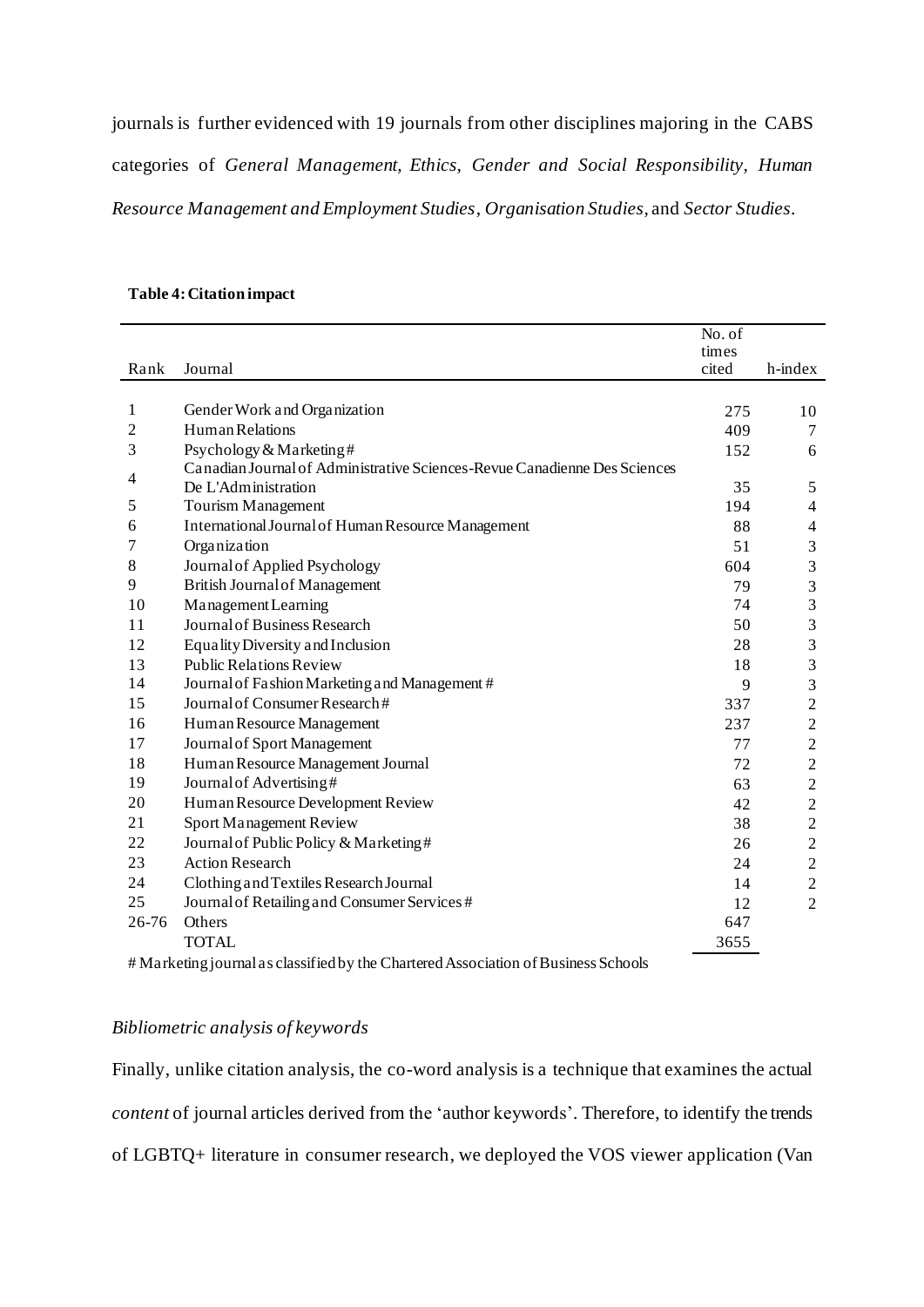Eck & Waltman, 2010) to conduct a bibliometric analysis of the keywords of all journal articles in our sample. The co-occurrence of keywords map determines the number of articles in which they occurred together in titles, abstracts, and keywords. Figure 2 illustrates this network relationship according to the number of links and total link strength.





In particular, the map represents the keywords with circles (nodes) and their links with straight lines, clustering the items in different shades of colour. The size of the node indicates the number of times that the keyword occurs. The links between the nodes represent the keywords that occur together. The thickness of the links represents the number of times that the keywords co-occur (or occur together). Each colour represents a thematic cluster, whereby the nodes and links in that cluster can be used to explain the theme's coverage of topics within LGBTQ+ research and the relationships between the topics manifesting under that theme (see Waltman et al., 2020). According to this map, three distinct clusters of keywords with higher link strength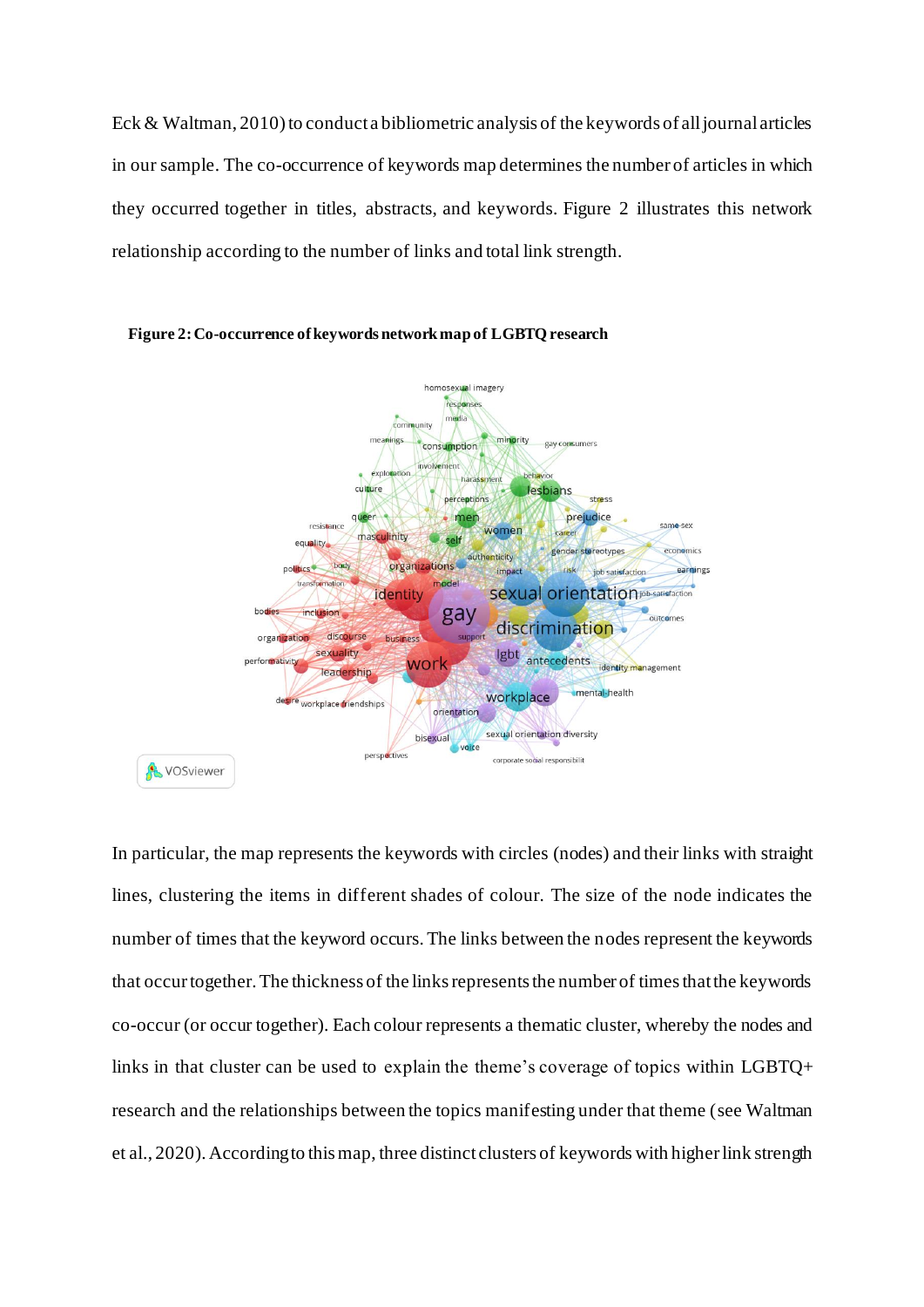have been identified. In Cluster 1, coloured in red, the keywords of identity and work as well as masculinity and organisations are particularly evidenced. In Cluster 2, coloured in blue, the keywords of discrimination and sexual orientation as well as prejudice and women are evidenced. In Cluster 3, coloured in purple, the keywords of gay and LGBT as well as bisexual and orientation are evidenced. The keywords with lower link strength, and hence opportunities for consumer research, are experiences, attitudes, strategies, consumption, business, consumers, homosexual imagery, decision-making, behaviour, brand, media, consumer research, corporate social responsibility, and social media.

#### *Thematic analysis of the articles published in marketing journals*

The foregoing analysis of the articles in our sample offers both insights into how marketing scholarship has engaged with LGBTQ+ consumer research hitherto and provides the basis for a discussion of the research gaps and potential directions for the future development of the discipline.

#### *Dominance of Western-based scholars and consumers*

By analysing the 29 articles published in marketing journals presented in Table 2, we found the majority of LGBTQ+ research has been published by authors primarily based in Westernbased institutions, more specifically North America, Europe, and Australasia. The only exceptions being two studies by Hildebrand et al. (2013) and Hsieh and Wu (2011), which studied gay men in Thailand and Taiwan respectively. The remainder of the studies have focused on consumer segments in Western countries, again dominated by Anglo-American institutions. This demonstrates a gap in LGBTQ+ research in marketing literature which is yet to focus on consumers from different geographic locations and cultures.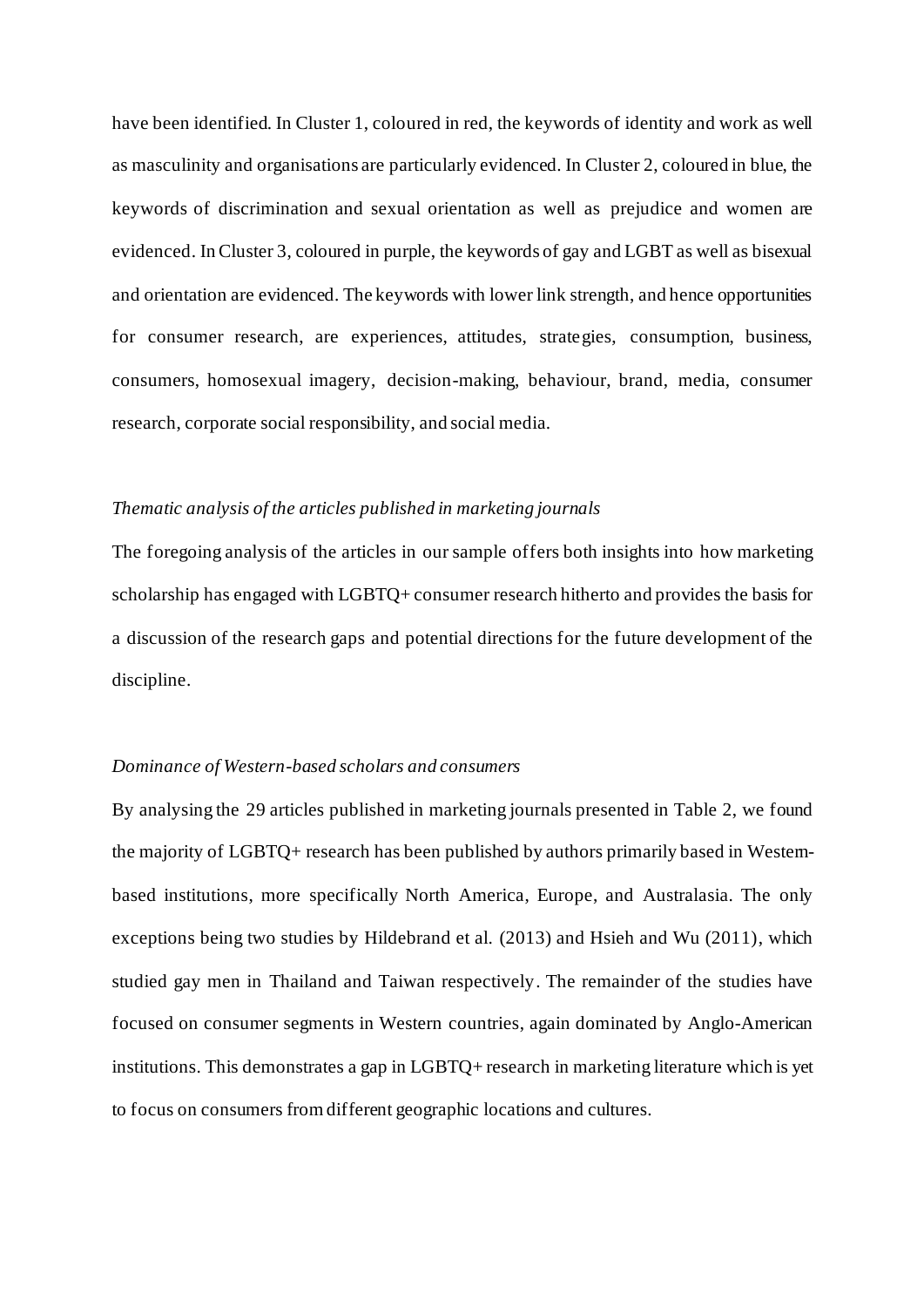#### *Less focus on groups other than gay and lesbians*

Most articles published in marketing journals appeared to focus on lesbian and gay communities. For instance, whilst Kates (2000, 2002, 2004) appears to have had a significant impact on the development of the field of LGBTQ+ consumer research hitherto, this work has focused exclusively on the gay consumer. Only the more recent work of Adams et al. (2017), Bond and Farrell (2020), and Tsai (2012) include the bisexual community, with no studies appearing in marketing journals that include transgender and queer populations. This lacuna in understanding the psychological, social, and behavioural elements of LGBTQ+ consumers appear to offer opportunities for further research.

# *Individuals as unit of analysis*

Furthermore, most of the focus of work in marketing literature appears to be related to *individual* consumers as units of analysis as opposed to consumers who are collectively part a group such as a couple or a family. Notable exceptions are Aung and Sha (2016) who discuss the influence of the partners of individual gay men and Wilkes and Laverne (2002) who consider lesbian couples as a unit of analysis. Therefore, the influence of such partners on consumption behaviours could be an attractive direction for further research. For instance, Hildebrand et al. (2013) study the influence of what they term *in-group* and *out-group* on gay men's consumption behaviours. Furthermore, extended adult LGBTQ+ families, as well as extended families with children, as units of consumption, could provide attractive directions for future research.

# *Lack of focus on LGBTQ+ consumers in their social self*

Exploring each letter in the LGBTQ+ acronym is limiting because it focuses exclusively on one identity category (i.e., sexuality or gender) without appreciating how these impact with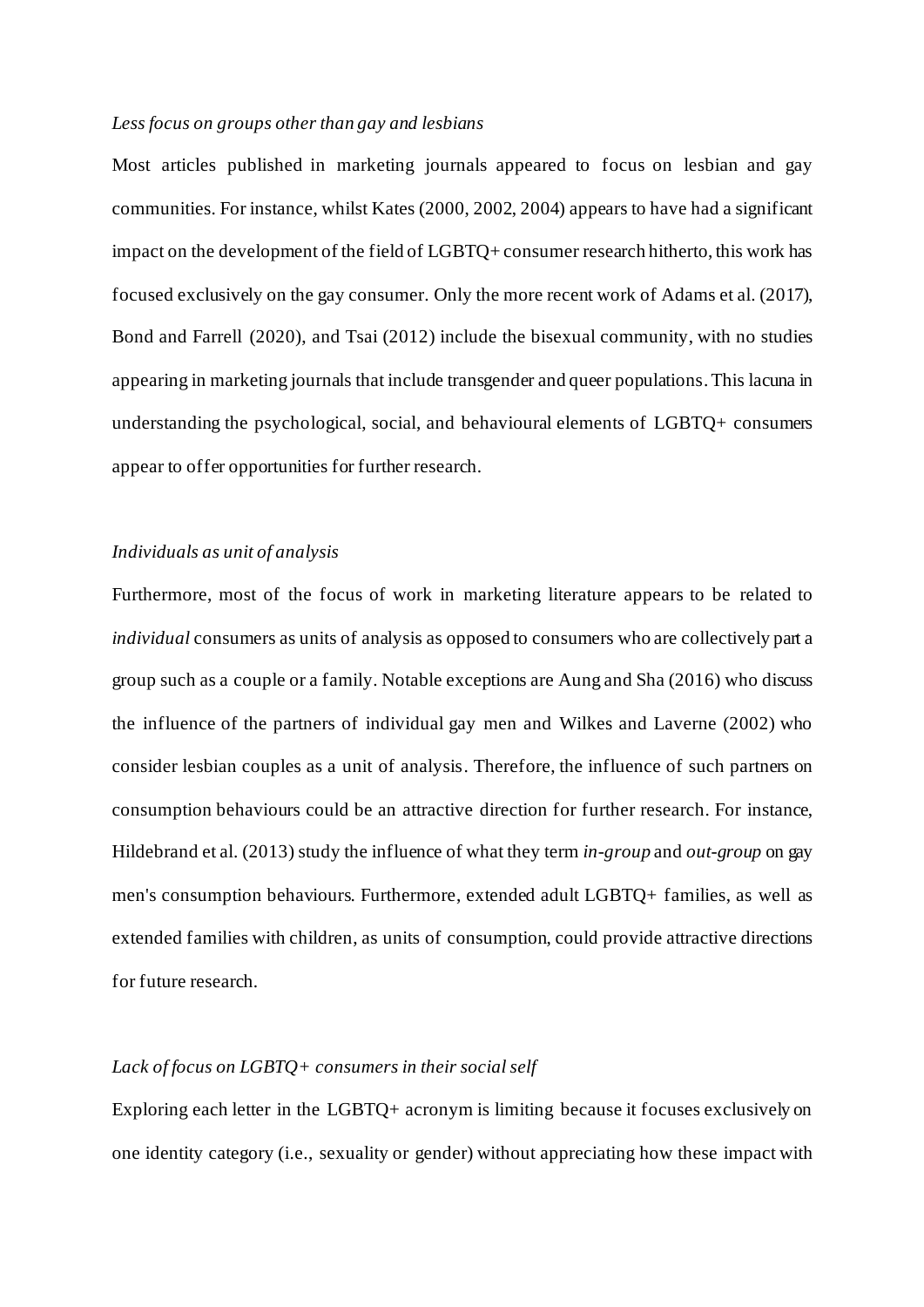other categories such as age, class, culture, economic background, political ideologies, race, religion, etc. Our sample from 2019 onwards appearsto demonstrate a widening of the research agenda studying the LGBTQ+ segment in their social space. For instance, Northey et al.(2020) examine how individuals'political ideologies determine their emotional responses to consumer advertisements and how these act as causal mechanisms responsible for product-related attitudes. Kapoor and Belk (2020) and Ram et al. (2019) look at the impact of religion on consumer decision making processes. Extant research only appears to include certain age, class, and educational compositions of LGBTQ+ respondents and hence research considering the wider impact of age, class, and education (i.e., different socio-economic groups and generations) appears absent.

## *Rigid concept of gender identity*

The concept of gender and gender identity is another area which is under-researched. Most of the published work considers gender either as a rigid concept or does not consider gender as influencing concepts in their work. However, gender is gradually being recognised as a 'fluid' concept and can have a different orientation than sexual preference. The work of Oakenfull (2012) and Braun et al. (2015) explicitly study the role of gender which opens this debate. Therefore, studying the impact of opted gender and biological gender on LGBTQ+ communities, as well as their consumption choices, requires further exploration.

# *Media channels used in the articles*

Whilst LGBTQ+ consumers have been represented in the media for several years, initially this was limited to printed (newspapers and magazines) media. Gradually this representation extended into the mass media including TV, events, and online channels. However, the studies published in marketing journals have mostly taken printed media as their focus (Kates,1999;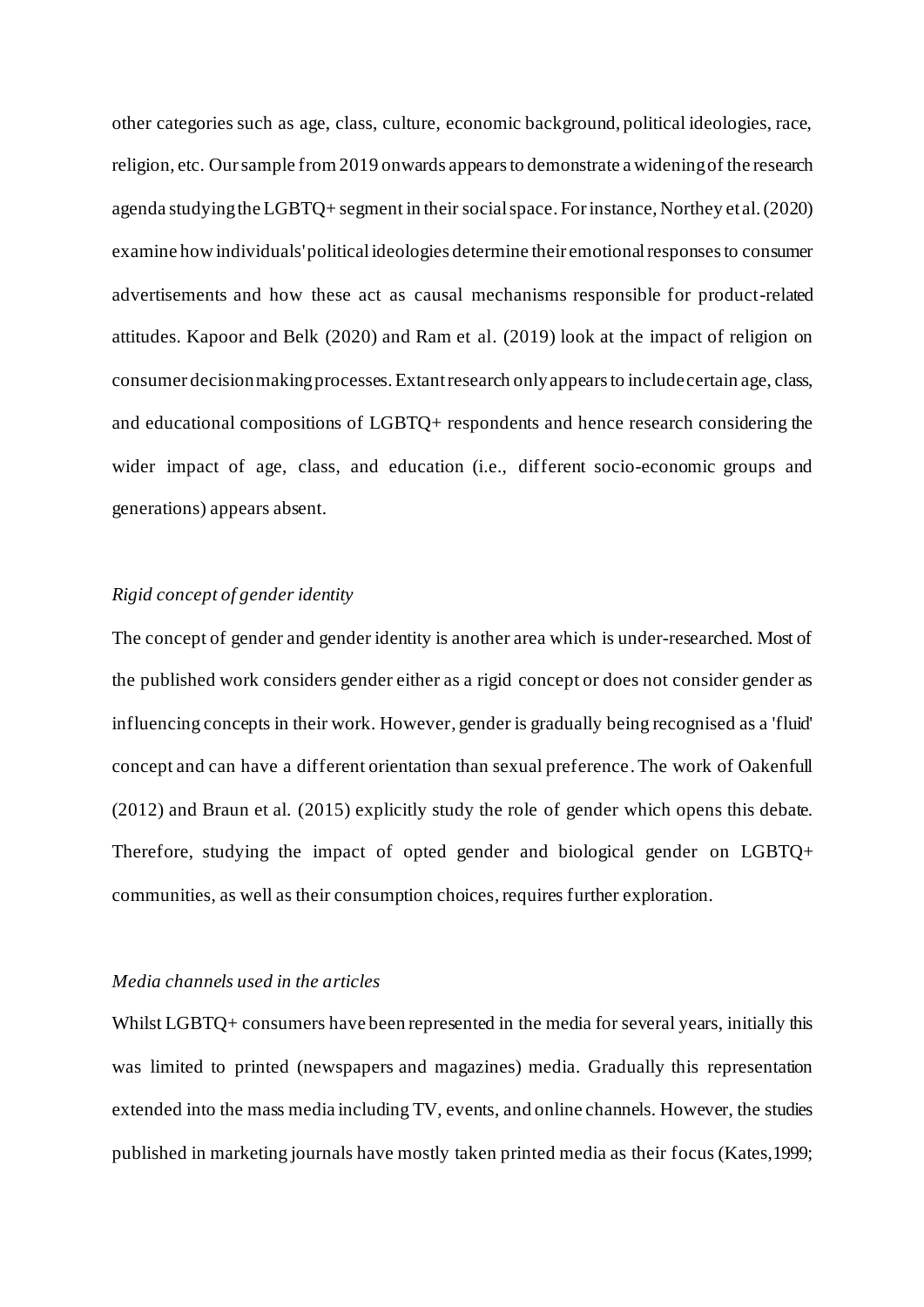Oakenfull & Greenlee, 2005; Um, 2014; Descubes et al., 2018; Bond & Farrell, 2020). Only the work of Tsai (2012) focuses exclusively on TV advertising. Adams et al. (2017) work focuses on the impact of a social marketing campaign which uses a wide range of channels. When social media is offering the potential of a wide and more personalised connectivity and playing a major role in not only activism but also representation, there is a lack of research focusing on social media channels.

# *Research methods used*

The twenty-nine articles published in marketing journals appears to show a dominance of quantitative methods in researching LGBTQ+ consumers. Table 2 shows that from the 29 articles, 14 used quantitative methods, 11 qualitative, 3 mixed methods and 1 is a thematic review of literature. The trend shows that more recent publications seem to use quantitative method more than qualitative methods. Access to the LGBTQ+ consumers is challenging and probably using quantitative methods specifically survey or online experiment design may help researchers overcome this challenge. However, delving deeper into their daily life and understanding the nuances, as discussed in preceding sections, will require in-depth qualitative methods of inquiry.

# **Discussion, future research directions, and limitations**

The aim of this paper was to offer an argument for a wider adoption by marketing scholars and practitioners for research into the consumption behaviours and preferences of LGBTQ+ consumer segments and we argued that more could be learned from a systematic analysis of the entire body of work discussing LGBTQ+ consumer research. A systematic review of the literature following the Scientific Procedure and Rational for Systematic Literature Reviews (SPAR-4-SLR) protocol (Paul et al., 2021) was then deployed. The findings from the analyses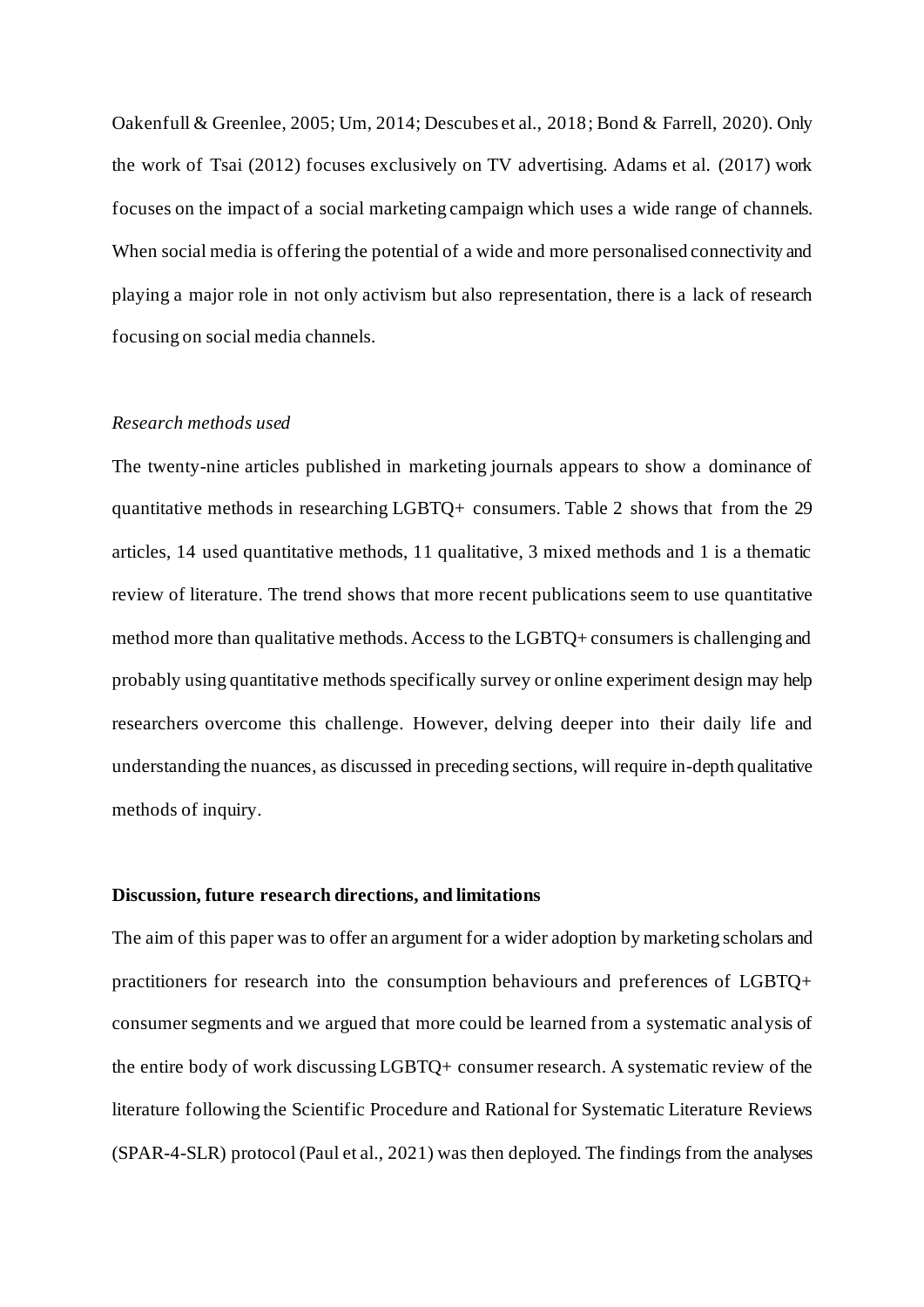provided a detailed insight in the breadth and depth of the extant research published in business and management, and especially in marketing journals, hitherto.

The bibliometric analyses discovered the earliest research on LGBTQ+ communities was published in 1981. Between 1981 and 2020, 15,378 journal articles were published in interdisciplinary journals, from which only 190 journal articles were evidenced in intra-disciplinary business and management journals. From these 190 journal articles, only 29 articles were published in *Marketing* journals as classified by the CABS, hence demonstrating a paucity of research by marketing scholarship hitherto. Table 1 indicated that LGBTQ+ communities had been studied in Human Resources and Employment, Organisation Studies, General Management, Ethics, Gender and Social Responsibility disciplines. However, there was much less research on these communities from the perspective of consumption despite a growing acknowledgement of their consumer power and representation. The dominance of nonmarketing journals was further evidenced in Table 3 and Table 4 where only 6 journals classified as *Marketing* by the CABS appeared in the top 25 journals measured by their citation impact. Figure 1 shows that even though LGBTQ+research was growing, especially from 2001 onwards, there is still a need to explore LGBTQ+ communities from the perspective of consumption. The co-occurrence of keywords network map in Figure 2 revealed three clusters of keywords including identity and work, masculinity and organisation, discrimination and sexual orientation, and prejudice and women, dominating the research in business and management journals. These analyses have, therefore, offered marketing scholarship potential directions for future research in areas including experience, attitudes, consumption, homosexual imagery, behaviour, brands, and media. The thematic analysis of the 29 articles published in marketing journals presented in Table 2 highlighted their research themes, identified gaps, and offered potential directions for future research. The analysis revealed the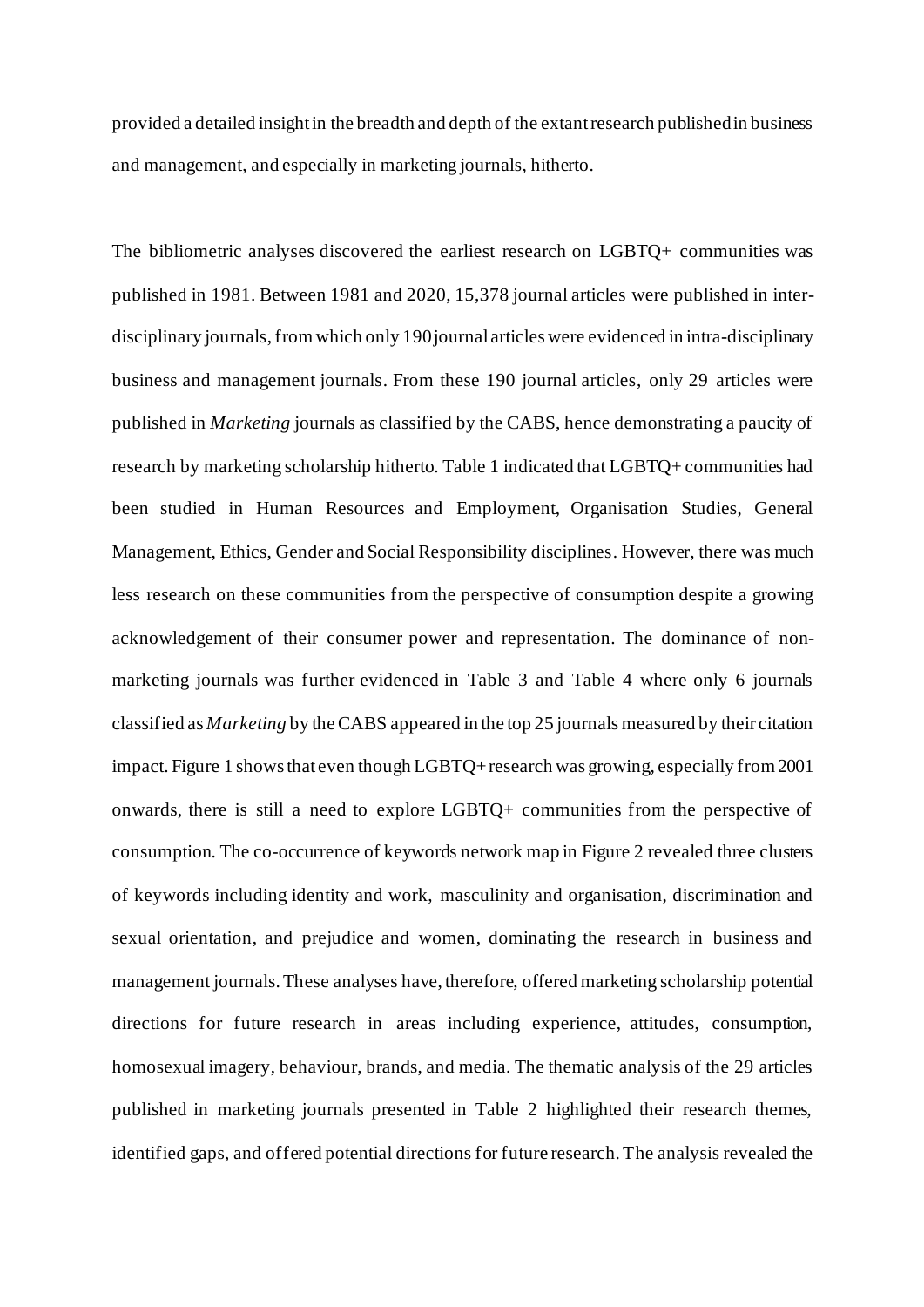articles were mostly focused on lesbian and gay communities, hence calling for furtherresearch on other members of the LGBTQ+ community. Furthermore, the LGBTQ+ community in their social self was found less researched which excluded their familial representation, people with partners and children and influence factors of the partners and other members in the family, their social, political, religious ideologies on them as social self-influencing their identity, calls for further research. Gender and gender identity was taken as a rigid concept in current research in marketing, whereas the growing importance of considering gender as 'fluid' concept needed to be considered by future research to deepen understanding of LGBTQ+ community as consumers and its impact of their consumption ideologies. In practice, a wide range of media are now representing LGBTQ+ community, however, most of the research has focused on print advertisements. When broadcast commercials (i.e. television and radio advertisements) and social media are playing a prominent role, future research needs to explore the role of these media as well. The analysis in Table 2 also revealed a methodological dominance of quantitative methods, especially in more recent publications, which may be because of challenges in accessing the community. However, we suggest in future researchers should consider adopting innovative qualitative methods to gain rich and deep insights into the LGBTQ+ community from the perspective of consumption. The analysis also identified the dominance of research by scholars from Western-based institutions thus providing opportunities for research in other geographic locations and cultures. With a growing worldwide acceptance of the LGBTQ+ community increasingly showcased by pride parades and media representation; this paper represents a call to action for both marketing scholarship and practitioners. Hence, from a practical perspective, whilst we do not yet offer a direct benefit to practice in this paper, we do offer a route map for further research that may lead to significant contributions to practice being made in the future.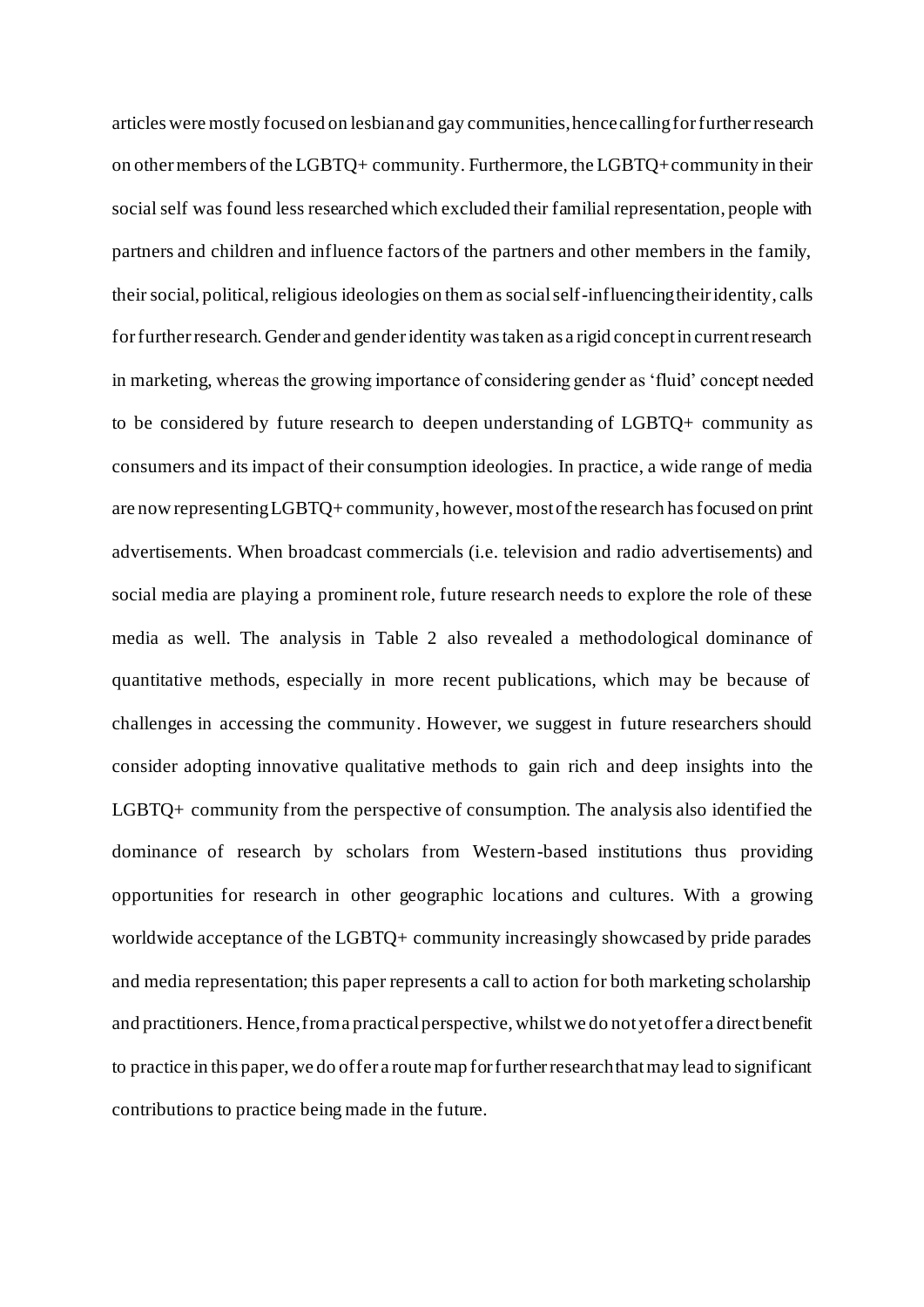The results from the foregoing analysis have been limited due to the bibliometric constraints that resulted from our sample. The first constraint relates to the nature of the database searches of published journal articles. The WoS Core Collection citation index is constantly being updated with new literature as it becomes published; therefore, the sample collected for this study represents a 'snapshot' of data during the short period of data collection. The second constraint relates to the nature of the search strings. Different keyword search strings when undertaking the WoS searches could have also resulted in different findings; semantically, such as by selecting LGTBQ+ instead of LGBTQ+. The third constraint relates to the citation analysis of our sample. Citation analysis is retrospective in nature so developments in the field of LGBTQ+ consumer research appear in the citation data only after some time has passed. We suggest this was a limitation in our sample, during the fourth and final multi-year period.

# **References**

Adams, J., Neville, S., Parker, K., & Huckle, T. (2017). Influencing condom use by gay and bisexual men for anal sex through social marketing: A program evaluation of get it on!! *Social Marketing Quarterly*, 23, 3-17.

Aung, M., & Sha, O. (2016). Clothing consumption culture of a neo-tribe: Gay professionals within the sub-culture of gay consumers. *Journal of Fashion Marketing and Management*, 20, 34-53.

Backhaus, K., Lugger, K., & Koch, M. (2011). The structure and evolution of business-tobusiness marketing: A citation and co-citation analysis. *Industrial Marketing Management*, 40, 940-951.

Baker, A. J. (1982). The problem of authority in radical movement groups: A case study of lesbian-feminist organization. *The Journal of Applied Behavioral Science*, 18, 323-341.

Bell, M. P., Ozbilgin, M. F., Beauregard, T. A., & Surgevil, O. (2011). Voice, silence, and diversity in 21st century organizations: Strategies for inclusion of gay, lesbian, bisexual, and transgender employees. *Human Resource Management*, 50, 131-146.

Blut, M., Teller, C., & Floh, A. (2018). Testing retail marketing-mix effects on patronage: A meta-analysis. *Journal of Retailing*, 94, 113-135.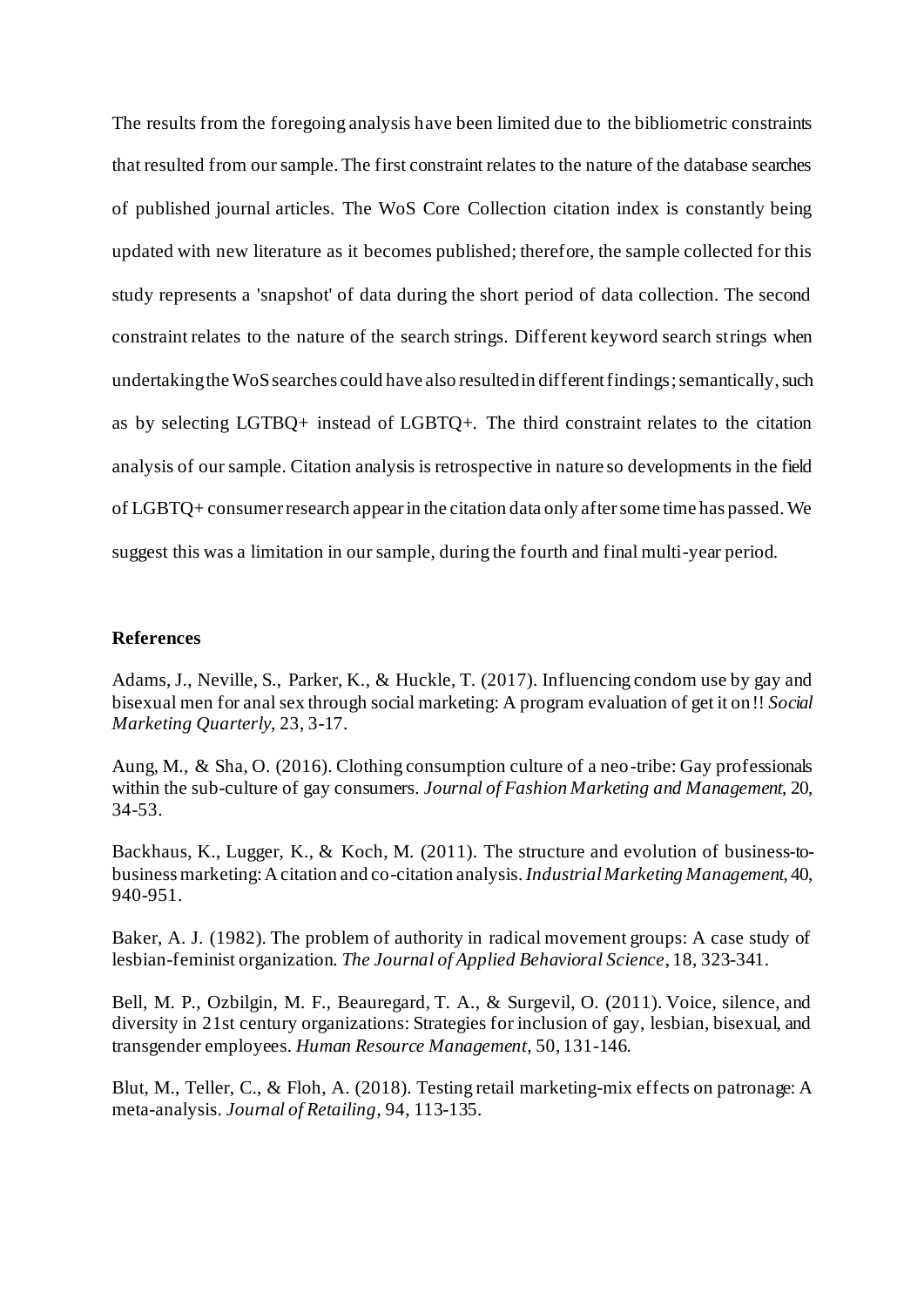Bond, B. J., & Farrell, J. R. (2020). Does depicting gay couples in ads influence behavioral intentions? How appeal for ads with gay models can drive intentions to purchase and recommend. *Journal of Advertising Research*, 60, 208-221.

Braun, K., Cleff, T., & Walter, N. (2015). Rich, lavish and trendy: Is lesbian consumers'fashion shopping behaviour similar to gay's? A comparative study of lesbian fashion consumption behaviour in Germany. *Journal of Fashion Marketing and Management*, 19, 445-466.

Clift, S., & Forrest, S. (1999). Gay men and tourism: Destinations and holiday motivations. *Tourism Management*, 20, 615-625.

Coffin, J., Eichert, C. A., & Noelke, A.-I. (2019). Towards (and beyond) LGBTQ+ studies in marketing and consumer research. In S. Dobscha (Ed.), *Handbook of Research on Gender and Marketing* (pp. 273-293). Edward Elgar.

Cronin, B., & Meho, L. (2005). Using the h-index to rank influential information scientists. *Journal of the American Society for Information Science and Technology*, 57, 275-1278.

Day, N. E., & Schoenrade, P. (2000). The relationship among reported disclosure of sexual orientation, anti-discrimination policies, top management support and work attitudes of gay and lesbian employees. *Personnel Review*, 29, 346-363.

Donthu, N., Kumar, S., Mukherjee, D., Pandey, N., & Lim, W. M. (2021). How to conduct a bibliometric analysis: An overview and guidelines. *Journal of Business Research*, 133, 285- 296.

Garfield, E. (1972). Citation analysis as tool in journal evaluation. *Science*, 178, 471-479.

Gibson-Graham, J. K. (1996). Queer(y)ing capitalist organization. *Organization*, 3, 541-545.

Ginder, W., & Byun, S. E. (2015). Past, present, and future of gay and lesbian consumer research: Critical review of the quest for the queer dollar. *Psychology & Marketing*, 32, 821- 841.

Griffith, K. H., & Hebl, M. R. (2002). The disclosure dilemma for gay men and lesbians: 'coming out' at work. *Journal of Applied Psychology*, 87, 1191.

Gudelunas, D. (2011). Consumer myths and the gay men and women who believe them: A qualitative look at movements and markets. *Psychology & Marketing*, 28, 53-68.

Hildebrand, D., DeMotta, Y., Sen, S., & Kongsompong, K. (2013). In-group and out-group influences on the consumption behavior of minority groups: The case of gay men. *Journal of Public Policy & Marketing*, 32, 70-78.

Hirsch, J. E. (2005). An index to quantify an individual's scientific research output. *Proceedings of the National Academy of Sciences*, 101, 16569-16572.

Hsieh, M. H., & Wu, S. L. (2011). Gay men's identity attempt pathway and its implication on consumption. *Psychology & Marketing*, 28, 388-416.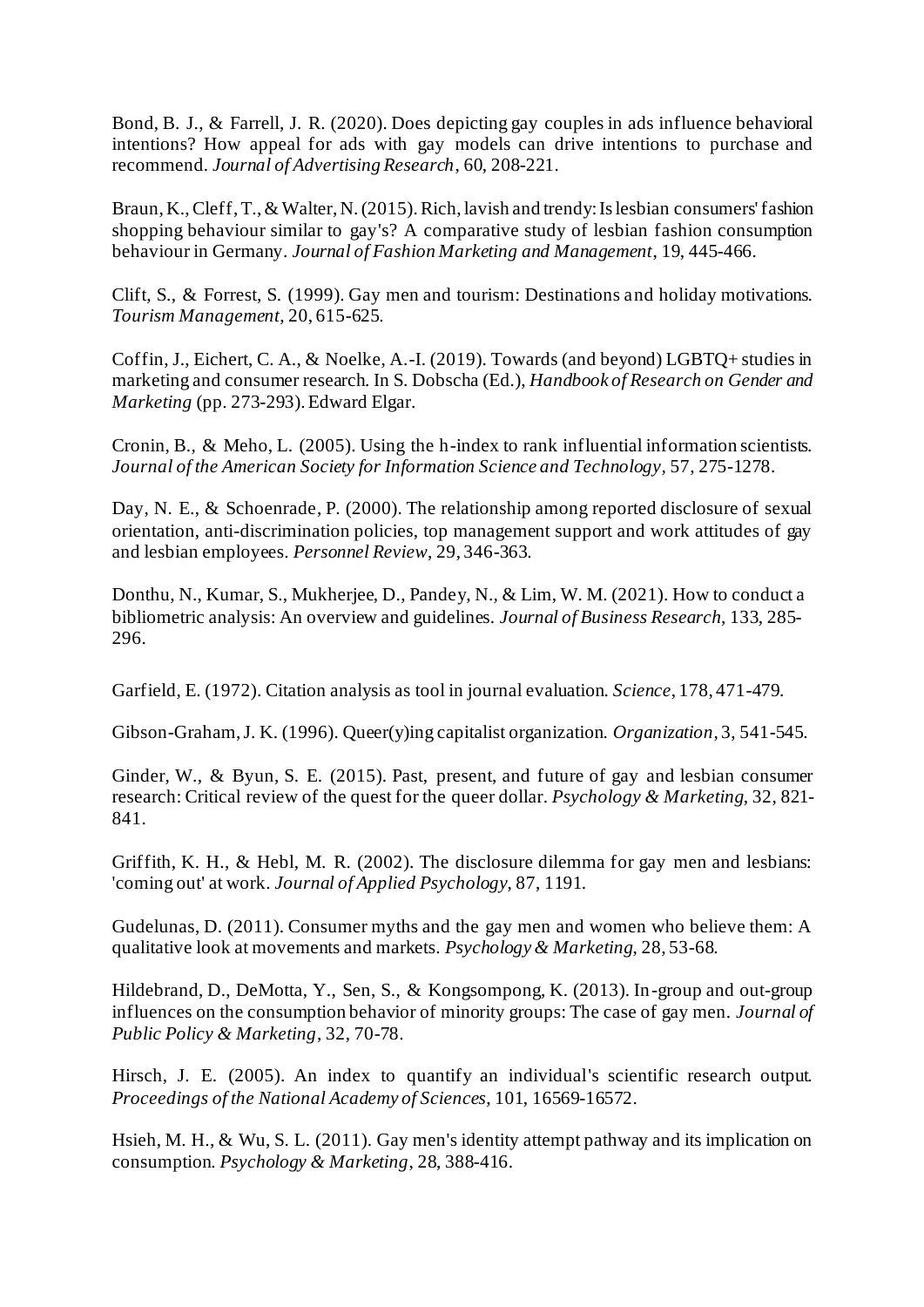Huffman, A. H., Watrous-Rodriguez, K. M., & King, E. B. (2008). Supporting a diverse workforce: What type of support is most meaningful for lesbian and gay employees? *Human Resource Management*, 47, 237-253.

Kapoor, V., & Belk, R.W. (2020). Coping and career choices: Irish gay men's passage from hopelessness to redemption. *Consumption Markets & Culture*, 1-27.

Kates, S. M. (2004). The dynamics of brand legitimacy: An interpretive study in the gay men's community. *Journal of Consumer Research*, 31, 455-464.

Kates, S. M. (2003). Producing and consuming gendered representations: An interpretation of the Sydney Gay and Lesbian Mardi Gras. *Consumption Markets & Culture*, 6, 5-22.

Kates, S. M. (2002). The protean quality of subcultural consumption: An ethnographic account of gay consumers. *Journal of Consumer Research*, 29, 383-399.

Kates, S. M. (2000). Out of the closet and out on the street!: Gay men and their brand relationships. *Psychology & Marketing*, 17, 493-513.

Katz, J. (1995). *The Invention of Heterosexuality*. New York: Dutton.

Keating, A., & McLoughlin, D. (2005). Understanding the emergence of markets: A social constructionist perspective on gay economy. *Consumption, Markets and Culture*, 8, 131-152.

Khan, M. A., Ali, I., & Ashraf, R. (2020). A bibliometric review of the special issues of Psychology & Marketing: 1984‐2020. *Psychology & Marketing*, 37, 1144-1170.

Ladeira, W. J., Nardi, V. A. M., Santini, F. D. O., & Jardim, W. C. (2019). Factors influencing visual attention: A meta-analysis. *Journal of Marketing Management*, 35, 1710-1740.

Lance, L. M. (1987). The effects of interaction with gay persons on attitudes toward homosexuality. *Human Relations*, 40, 329-336.

Martinez-Lopez, F. J., Merigo, J. M., Gazquez-Abad, J. C., & Ruiz-Real, J. L. (2020). Industrial Marketing Management: Bibliometric overview since its foundation. *Industrial Marketing Management*, 84, 19-38.

Martinez-Lopez, F. J., Merigo, J. M., Valenzuela-Fernandez, L., & Nicolas, C. (2018). Fifty years of the European Journal of Marketing: A bibliometric analysis. *European Journal of Marketing*, 52, 439-468.

Northey, G., Dolan, R., Etheridge, J., Septianto, F., & Van Esch, P. (2020). LGBTQ imagery in advertising: How viewers' political ideology shapes their emotional response to gender and sexuality in advertisements. *Journal of Advertising Research*, 60, 222-236.

Oakenfull, G. W. (2013). What matters: Factors influencing gay consumers' evaluations of 'gay-friendly' corporate activities. *Journal of Public Policy & Marketing*, 32, 79-89.

Oakenfull, G. (2012). Gay consumers and brand usage: The gender-flexing role of gay identity. *Psychology & Marketing*, 29, 968-979.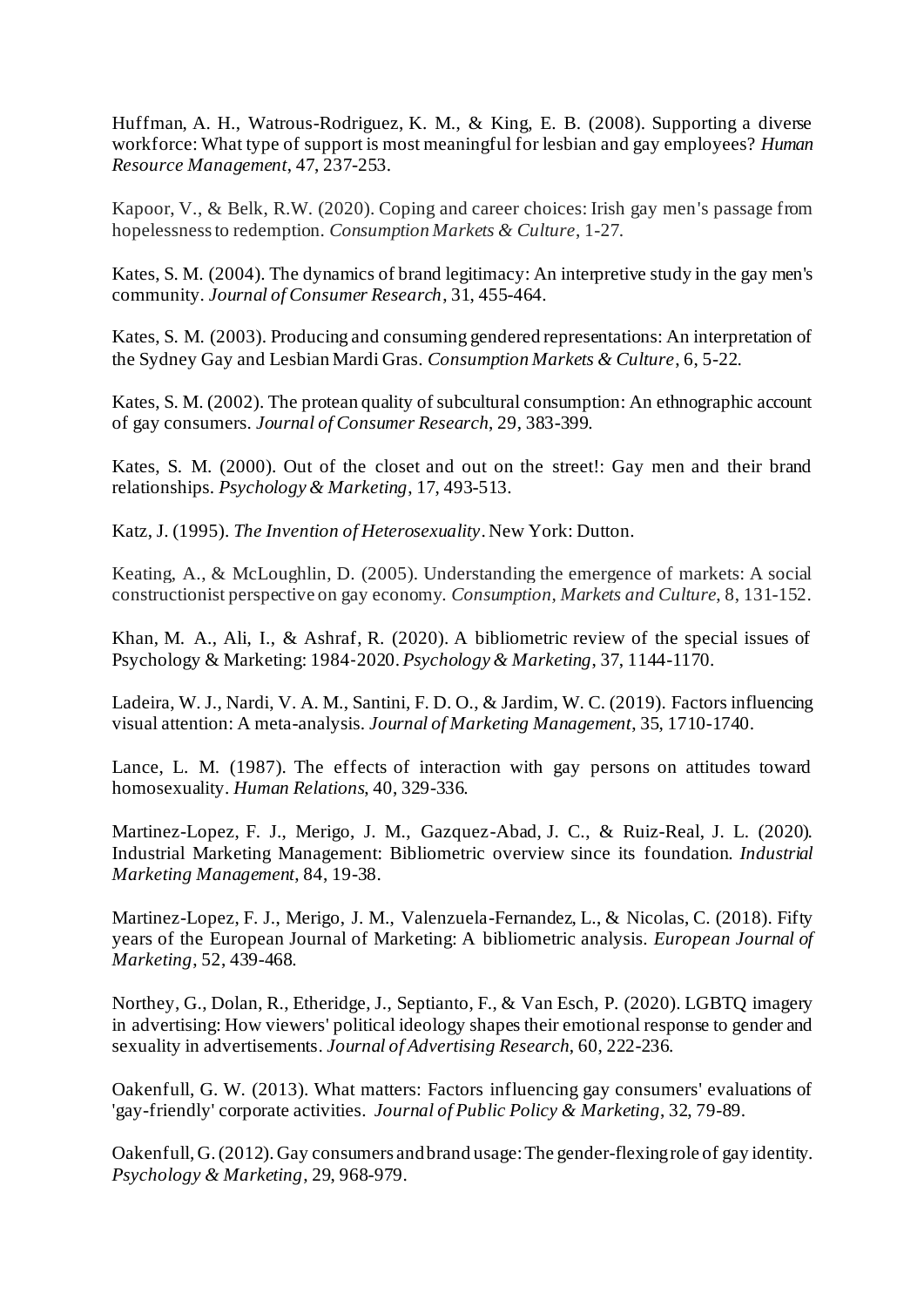Oakenfull, G. K., & Greenlee, T. B. (2005). Queer eye for a gay guy: Using market-specific symbols in advertising to attract gay consumers without alienating the mainstream. *Psychology & Marketing*, 22, 421-439.

Ozturk, M. B. (2011). Sexual orientation discrimination: Exploring the experiences of lesbian, gay and bisexual employees in Turkey. *Human Relations*, 64, 1099-1118.

Paul, J., Lim, W. M., O'Cass, A., Hao, A. W., & Bresciani, S. (2021). Scientific procedures and rationales for systematic literature reviews (SPAR-4-SLR). *International Journal of Consumer Studies*, 45, O1-O16.

Penaloza, L. (1996). We're here, we're queer, and we're going shopping! A critical perspective on the accommodation of gays and lesbians in the US marketplace. *Journal of Homosexuality*, 31, 9-41.

Pritchard, A., Morgan, N. J., Sedgely, D., & Jenkins, A. (1998). Reaching out to the gay tourist: Opportunities and threats in an emerging market segment. *Tourism Management*, 19, 273-282.

Ragins, B. R., & Cornwell, J. M. (2001). Pink triangles: Antecedents and consequences of perceived workplace discrimination against gay and lesbian employees. *Journal of Applied Psychology*, 86, 1244.

Ragusa, A. T. (2005). Social change and the corporate construction of gay markets in the New York Times' advertising business news. *Media, Culture & Society*, 27, 653-676.

Ram, Y., Kama, A., Mizrachi, I., & Hall, C.M. (2019). The benefits of an LGBT-inclusive tourist destination. *Journal of Destination Marketing & Management*, 14, 100374.

Rinallo, D. (2007). Metro/fashion/tribes of men: Negotiating the boundaries of men's legitimate consumption. In B. Cova, R. V. Kozinets, & A. Shankar (Eds.), *Consumer Tribes* (pp. 76-92). Butterworth-Heinemann.

Ruggeri, G., Orsi, L., & Corsi, S. (2019). A bibliometric analysis of the scientific literature on Fairtrade labelling. *International Journal of Consumer Studies*, 43, 134-152.

Rumens, N., & Kerfoot, D. (2009). Gay men at work: (Re)constructing the self as professional. *Human Relations*, 62, 763-786.

Schneider, J., & Auten, D. (2019, February 3). *The growing demographic marketers don't know about. Forbes*. [https://www.forbes.com/sites/debtfreeguys/2019/02/03/the-growing](https://www.forbes.com/sites/debtfreeguys/2019/02/03/the-growing-demographic-marketers-dont-know-about/?sh=3be4962e206e)[demographic-marketers-dont-know-about/?sh=3be4962e206e](https://www.forbes.com/sites/debtfreeguys/2019/02/03/the-growing-demographic-marketers-dont-know-about/?sh=3be4962e206e)

Smith, L. C. (1981). Citation analysis. *Library Trends*, 30, 83-106.

Taub, D. E., & Leger, R. G. (1984). Argot and the creation of social types in a young gay community. *Human Relations*, 37, 181-189.